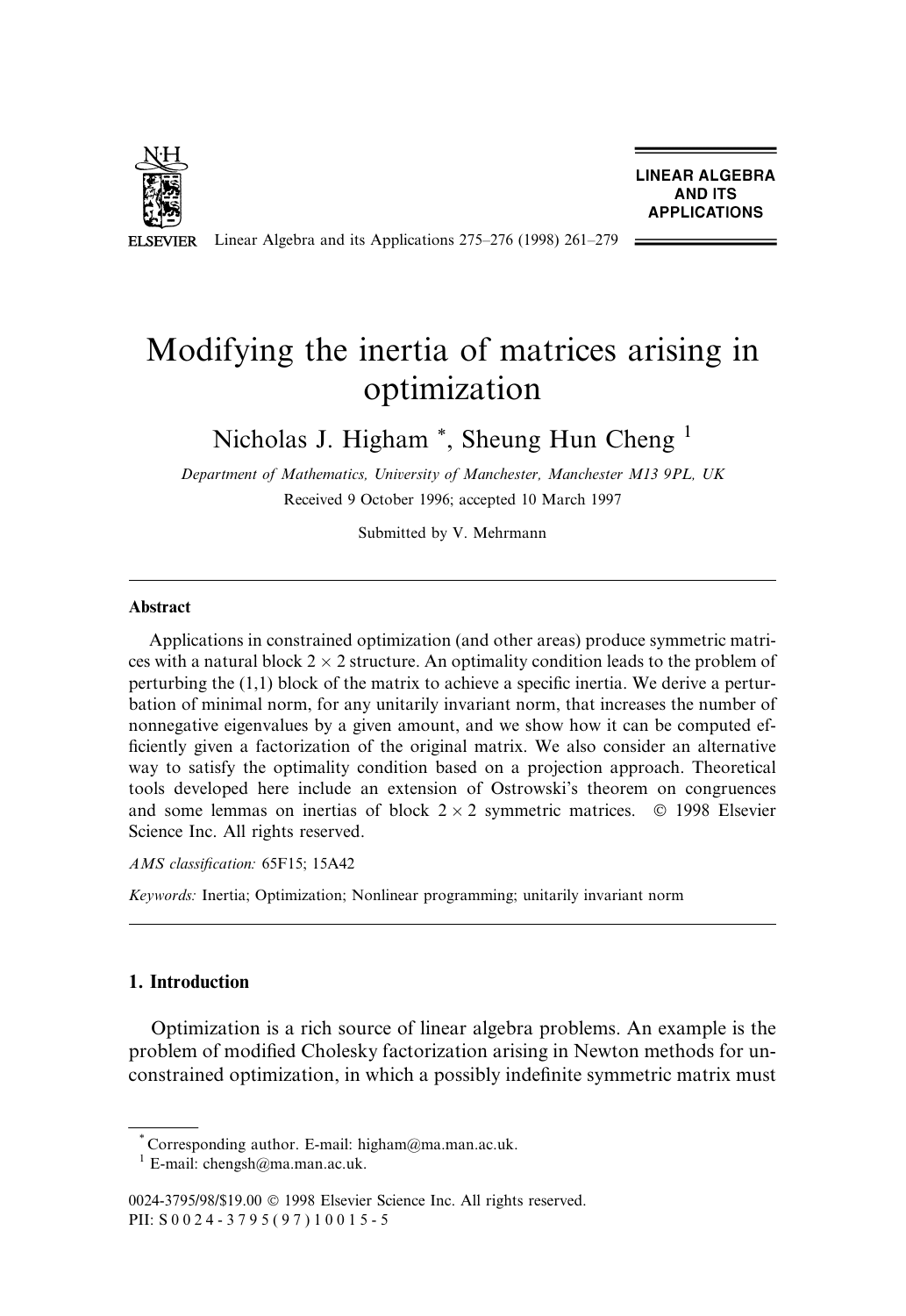be perturbed to make it positive definite, while at the same time producing a Cholesky factorization of the perturbed matrix [5]; [11], Section 4.4.2.2; [23]. The work described here can be thought of as an attempt to extend the notion of modified Cholesky factorization to constrained optimization.

A block  $2 \times 2$  partitioning

$$
C=\begin{bmatrix} H & A \\ A^\mathrm{T} & -D \end{bmatrix}
$$

of a symmetric matrix C arises in a number of applications, including constrained optimization, least squares problems and Navier–Stokes problems, as explained in the next section. The matrix  $D$  is positive semidefinite, but  $H$ can be indefinite, depending on the application. In constrained optimization, a "second order sufficiency" condition leads to the problem of perturbing  $H$ so that C has a particular inertia. It is this problem that motivated our work.

In Section 3 we present some background material on congruence transformations, including an extension of Ostrowski's theorem to transformations with a rectangular matrix. In Section 4 we derive some useful inertia properties of the matrix C. How to make a minimal norm (full) perturbation to increase the number of nonnegative eigenvalues of a symmetric matrix by a given amount is shown in Section 5. The main result of the paper is in Section 6, in which we derive, for any unitarily invariant norm, a perturbation to  $H$  (only) of minimal norm that increases the number of nonnegative eigenvalues of C by a given amount. For the optimization application, another way of writing the second order sufficiency condition is based on projecting  $H$  into the null space of A. We use this approach in Section 7 to derive another expression for a minimal norm perturbation to  $H$  that achieves the sufficiency condition. Finally, in Section 8 we consider how to implement our results in the optimization application and show that directions of negative curvature are produced as a byproduct of the computations.

#### 2. A symmetric block  $2 \times 2$  matrix and its applications

Any symmetric matrix C can be written in the form

$$
C = \frac{n}{m} \begin{bmatrix} n & m \\ H & A \\ A^{T} & -D \end{bmatrix},
$$

where  $H \in \mathbb{R}^{n \times n}$  and  $D \in \mathbb{R}^{n \times n}$  are symmetric and  $A \in \mathbb{R}^{n \times m}$ . The reason for using a block 2  $\times$  2 partitioning and for placing a minus sign in front of the (2,2) block is that C then conveniently represents some particular cases arising in applications, which we now describe in roughly decreasing order of generality.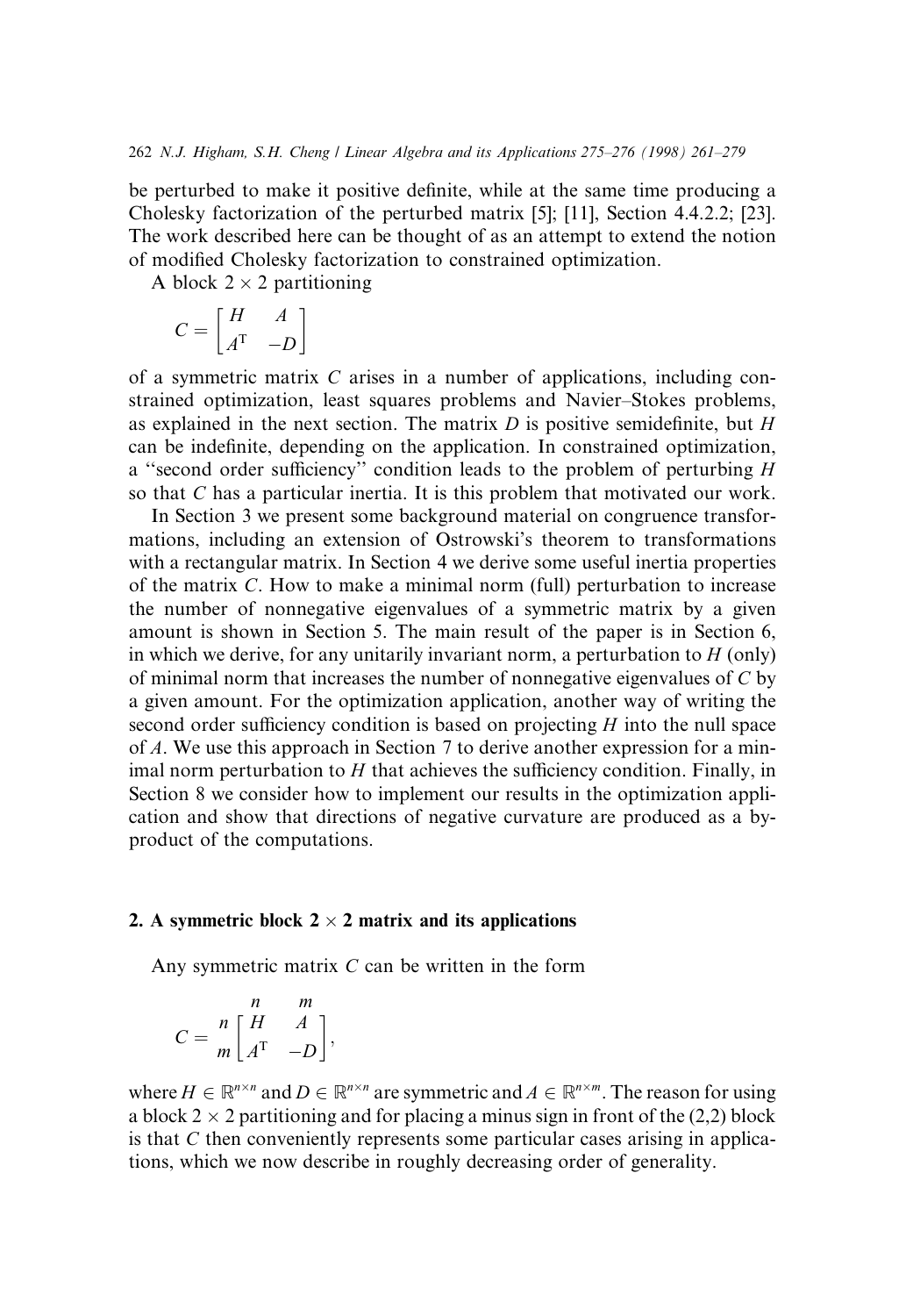- 1. When  $D$  is diagonal and positive definite,  $C$  is the "primal- dual" matrix arising in certain interior methods for the general nonlinear programming problem [8,9]. Here, H is the Hessian of the Lagrangian function and  $A<sup>T</sup>$ is the Jacobian of the constraint functions. The matrix  $C$  also arises in penalty function methods for nonlinear programming, with D a positive multiple of the identity matrix [14]. In these applications both  $m \leq n$  and  $m \geq n$  are possible.
- 2. When  $D = 0$ , C is the Karush-Kuhn-Tucker (KKT) matrix, which arises when Newton's method or a quasi-Newton method is applied to the prob- $1$ em  $<sup>2</sup>$ </sup>

$$
\min_{x} F(x) \qquad \text{subject to} \quad A^{\mathrm{T}} x = b,\tag{2.1}
$$

where  $F : \mathbb{R}^n \to \mathbb{R}$  and  $m \le n$  [6], p. 123; [10,15]. To be precise, Newton's method leads to the equations

$$
\begin{bmatrix} H_k & A \\ A^{\mathrm{T}} & 0 \end{bmatrix} \begin{bmatrix} p_k \\ \lambda_k \end{bmatrix} = \begin{bmatrix} -g_k \\ 0 \end{bmatrix},
$$

where H is the Hessian of F or an approximation to it, g is the gradient of F, p is a search direction, and  $\lambda$  is a Lagrange multiplier, and where a subscript k denotes evaluation at the kth iterate.

- 3. If  $H$  and  $D$  are positive definite, then  $C$  matches precisely the definition of a symmetric quasi-definite matrix [27]. Such matrices arise in interior methods for linear and quadratic programming and much is known about the existence and stability of their  $LDL<sup>T</sup>$  factorizations [12,27].
- 4. Matrices with H positive definite and  $D = 0$  arise in discretized incompressible Navier-Stokes equations [24], and their spectral properties are important in the development of preconditioned iterative methods [7].
- 5. The matrix with  $H = \delta I$  and  $D = \delta I$  ( $\delta > 0$ ) appears in the augmented system corresponding to the damped least squares problem

$$
\min_{x} \|b - Ax\|_2^2 + \delta^2 \|x\|_2^2;
$$

see Saunders [22].

6. For H positive definite and  $D = 0$ , C is the augmented system matrix arising in the generalized least squares problem  $\min(b - Ax)^{T}H^{-1}(b - Ax)(m \geq n)$ [3], Section 4.3.2;  $H = I$  gives the standard least squares problem.

In quasi-Newton methods for the linear equality constrained problem (2.1) it is desirable that the Hessian approximation  $H$  satisfy the "second order sufficiency" condition [15]

<sup>&</sup>lt;sup>2</sup> In optimization references linear constraints are usually written  $Ax = b$ ; we find the transposed form more natural notationally.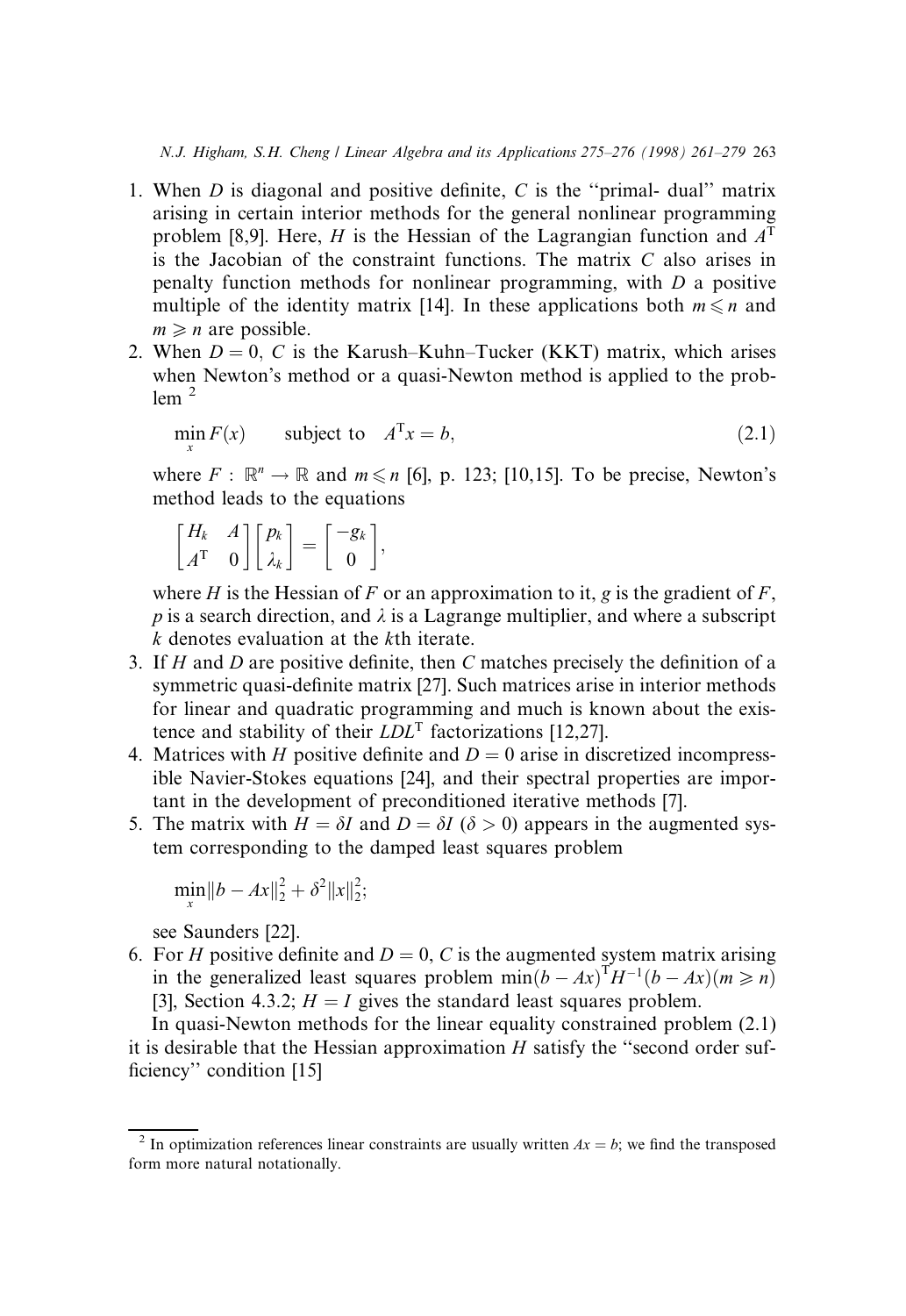$$
p^{T}Hp > 0 \quad \text{for all nonzero } p \text{ such that} \quad A^{T}p = 0. \tag{2.2}
$$

One equivalent condition is that the projected Hessian  $Z<sup>T</sup>HZ$  is positive definite, where the columns of Z form a basis for the nullspace null  $(A<sup>T</sup>)$ . Less obviously, the condition (2.2) is also equivalent to requiring the so-called KKT matrix

$$
K = \frac{n}{m} \begin{bmatrix} H & H \\ A^{\mathrm{T}} & 0 \end{bmatrix} \tag{2.3}
$$

to have a certain inertia, as shown by Gould [13]. Recall that the inertia of a symmetric matrix is an ordered triple  $(i_+, i_-, i_0)$ , where  $i_+$  is the number of positive eigenvalues,  $i<sub>-</sub>$  the number of negative eigenvalues, and  $i<sub>0</sub>$  the number of zero eigenvlaues. We write

$$
inertia(A) = (i_{+}(A), i_{-}(A), i_{0}(A)).
$$

**Theorem 2.1** (Gould). Let  $A$  be of full rank m. The condition (2.2) holds if and only if K has the inertia  $(n,m,0)$ .

Proof. Let A have the QR factorization

$$
A = Q \begin{bmatrix} R \\ 0 \end{bmatrix} = \begin{bmatrix} Y & Z \end{bmatrix} \begin{bmatrix} R \\ 0 \end{bmatrix},
$$

where  $Y \in \mathbb{R}^{n \times m}$ ,  $Z \in \mathbb{R}^{n \times (n-m)}$ , and  $R \in \mathbb{R}^{m \times m}$ . Then

$$
K = \begin{bmatrix} H & Q \begin{bmatrix} R \\ 0 \end{bmatrix} \\ \begin{bmatrix} R^T & 0 \end{bmatrix} Q^T & 0 \end{bmatrix} = \begin{bmatrix} Q & 0 \\ 0 & I \end{bmatrix} \begin{bmatrix} Q^T H Q & \begin{bmatrix} R \\ 0 \end{bmatrix} \\ \begin{bmatrix} R^T & 0 \end{bmatrix} & 0 \end{bmatrix}^T \\ \sim \begin{bmatrix} Y^T H Y & Y^T H Z & R \\ Z^T H Y & Z^T H Z & 0 \\ R^T & 0 & 0 \end{bmatrix} =: \widetilde{K},
$$

where  $\sim$  denotes congruence (in fact, this first transformation is an orthogonal similarity). Now define the nonsingular matrix

$$
W = \begin{bmatrix} I_m & 0 & -\frac{1}{2} Y^T H Y R^{-T} \\ 0 & I_{n-m} & -Z^T H Y R^{-T} \\ 0 & 0 & R^{-T} \end{bmatrix}.
$$

It is straightforward to verify that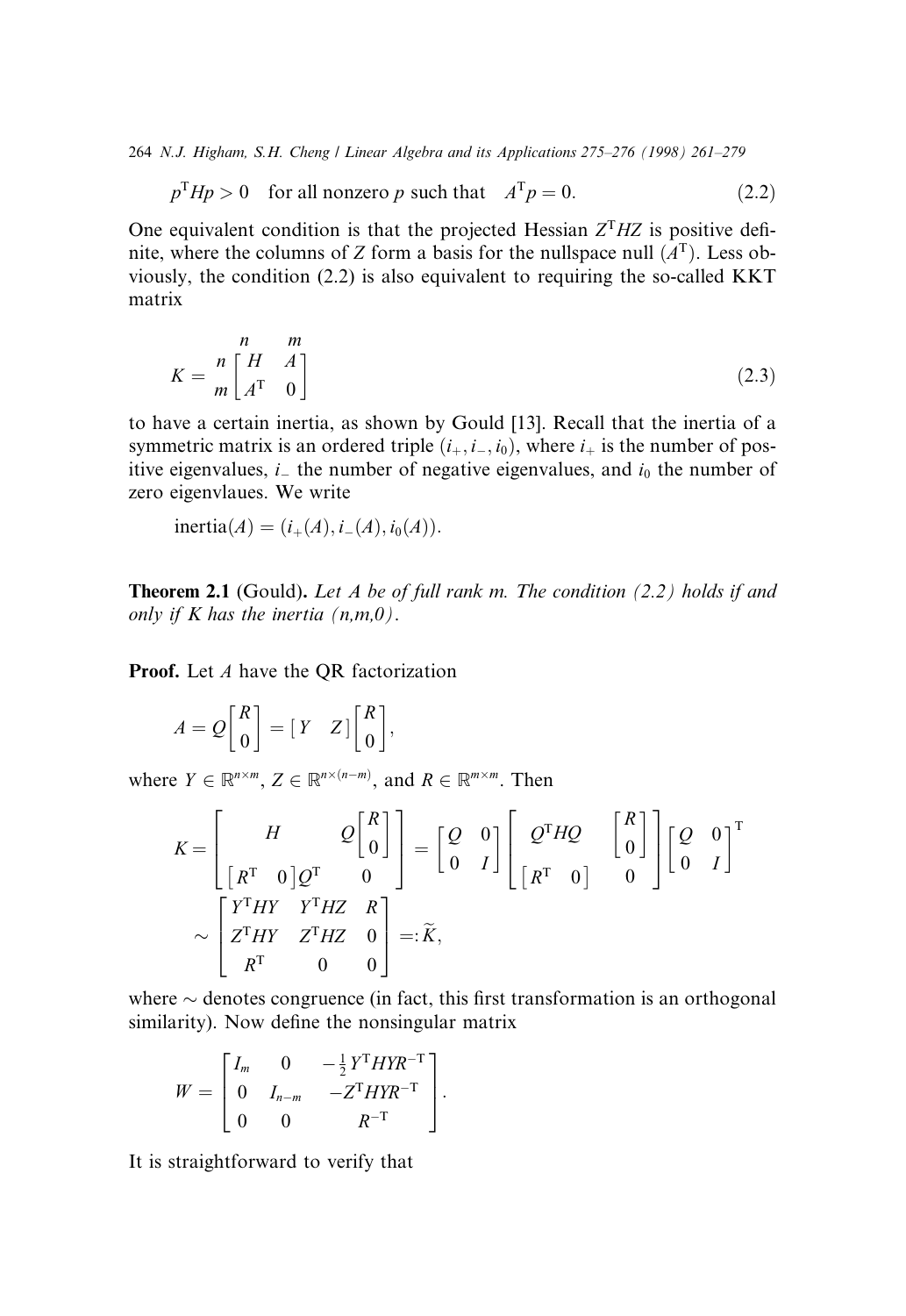$$
W\widetilde{K}W^{\mathrm{T}} = \begin{bmatrix} 0 & 0 & I_m \\ 0 & Z^{\mathrm{T}}HZ & 0 \\ I_m & 0 & 0 \end{bmatrix}.
$$

The eigenvalues of  $W<sup>T</sup> \widetilde{K}W$  are 1 and  $-1$ , each repeated m times, together with the *n* – *m* eigenvalues of  $Z^{T}HZ$ . Since Z spans the null space of  $A^{T}$ ,  $Z^{T}HZ$  is positive definite if and only if (2.2) holds, which completes the proof.  $\Box$ 

From the requirement (2.2) and Theorem 2.1 the problem arises of perturbing H so that K achieves the desired inertia  $(n, m, 0)$  [15]. The matrix A must not be perturbed, because this would correspond to changing the constraints in (2.1). The same problem is relevant for the primal-dual matrix with D diagonal and positive semidefinite [8]. We find a minimal-norm solution to a more general version of this inertia perturbation problem in Section 6. In Section 7 we consider an alternative approach to perturbing  $H$  to satisfy (2.2), based on the projected Hessian. First, we develop some necessary background theory.

#### 3. Rectangular congruence transformations

Sylvester's inertia theorem says that the inertia of a symmetric matrix is preserved under a congruence transformation. Ostrowski's theorem [18], Theorem 4.5.9; [20,28] goes further by explaining how much the magnitudes of the eigenvalues can change. In the following statement of Ostrowski's theorem [18], Corollary 4.5.11 the transforming matrix  $X$  is permitted to be singular, in which case the transformation  $X<sup>T</sup>AX$  is not a congruence transformation and can change the inertia. Throughout this paper the eigenvalues of a symmetric  $n \times n$  matrix are ordered  $\lambda_1 \leq \cdots \leq \lambda_n$ , and  $\lambda_i(A)$  denotes the *i*th smallest eigenvalue of A.

**Theorem 3.1** (Ostrowski). Let  $A \in \mathbb{R}^{n \times n}$  be symmetric and let  $X \in \mathbb{R}^{n \times n}$ . Then

$$
\lambda_k(X^{\mathrm{T}}AX)=\theta_k\lambda_k(A), \quad k=1:n,
$$

where  $\lambda_1(X^{\mathrm{T}}X) \leq \theta_k \leq \lambda_n(X^{\mathrm{T}}X)$ .

We now generalize Ostrowski's theorem to "rectangular congruences", in which the transforming matrix  $X$  is nonsquare. Such transformations change the dimension and hence the inertia, but for full rank  $X$  the amount by which the inertia can change depends on the difference of the dimensions of  $X$ , as shown in the corollaries below. First, we consider matrices  $X$  with at least as many rows as columns.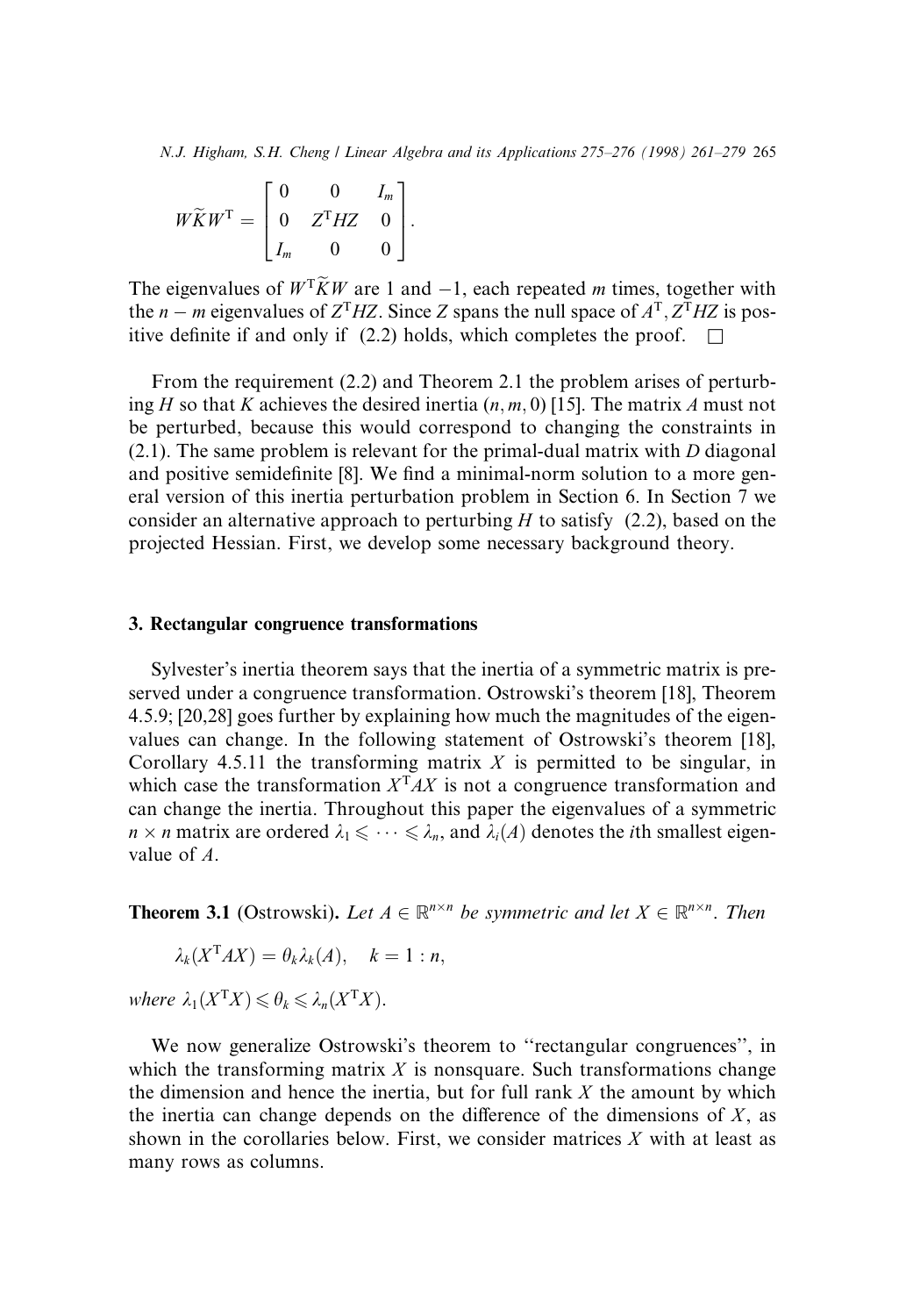**Theorem 3.2.** Let  $A \in \mathbb{R}^{n \times n}$  be symmetric and let  $X \in \mathbb{R}^{n \times m}$   $(n \geq m)$ . Then

 $\lambda_k (X^{\mathsf{T}} A X) = \theta_k \mu_k, \quad k = 1 : m,$ 

where

$$
\lambda_k(A) \leqslant \mu_k \leqslant \lambda_{k+n-m}(A), \quad k=1:m,
$$

and 
$$
\lambda_1(X^{\mathsf{T}}X) \leq \theta_k \leq \lambda_m(X^{\mathsf{T}}X)
$$
.

Proof. Let

$$
X = U \begin{bmatrix} \Sigma \\ 0 \end{bmatrix} V^{\mathrm{T}}
$$

be a singular value decomposition, where  $U \in \mathbb{R}^{n \times n}$  and  $V \in \mathbb{R}^{m \times m}$  are orthogonal and  $\Sigma \in \mathbb{R}^{m \times m}$  is diagonal. Then

$$
X^{T}AX = V[\Sigma^{T}0]U^{T}AU\begin{bmatrix} \Sigma \\ 0 \end{bmatrix}V^{T} = V(\Sigma^{T}\tilde{A}_{11}\Sigma)V^{T},
$$

where  $\tilde{A}_{11}$  is the leading principal submatrix of order *m* of  $\tilde{A} = U^{T}AU$ . By Ostrowski's theorem,

$$
\lambda_k(X^{\mathrm{T}}AX)=\lambda_k(\Sigma^{\mathrm{T}}\tilde{A}_{11}\Sigma)=\lambda_k(\tilde{A}_{11})\theta_k,
$$

where

$$
\lambda_1(X^{\mathrm{T}}X) = \lambda_1(\Sigma^{\mathrm{T}}\Sigma) \leq \theta_k \leq \lambda_m(\Sigma^{\mathrm{T}}\Sigma) = \lambda_m(X^{\mathrm{T}}X).
$$

Cauchy's interlace theorem [21], p. 186 shows that

$$
\lambda_k(A)=\lambda_k(\tilde{A})\leqslant \lambda_k(\tilde{A}_{11})\leqslant \lambda_{k+n-m}(\tilde{A})=\lambda_{k+n-m}(A), \quad k=1:m,
$$

which yields the result.  $\Box$ 

In the case where X has orthonormal columns (so that  $\theta_k \equiv 1$ ), Theorem 3.2 reduces to the Poincaré separation theorem [18], Corollary 4.3.16; [25], Corollary 4.4, p. 198.

**Corollary 3.3.** Let  $A \in \mathbb{R}^{n \times n}$  be symmetric, and let  $X \in \mathbb{R}^{n \times m}$  ( $n \ge m$ ) be of full rank. Then

inertia (A) – 
$$
(n - m, n - m, n - m)
$$
 ≤ inertia  $(X^T A X)$   
≤ inertia  $(A) + (0, 0, n - m)$ .

The next result covers the case  $n \leq m$ .

**Theorem 3.4.** Let  $A \in \mathbb{R}^{n \times n}$  be symmetric and let  $X \in \mathbb{R}^{n \times m}$   $(n \leq m)$ . Then  $X^{T}AX$ has  $m - n$  zero eigenvalues, which we number  $\lambda_1, \ldots, \lambda_{m-n}$ ; the remaining eigenvalues satisfy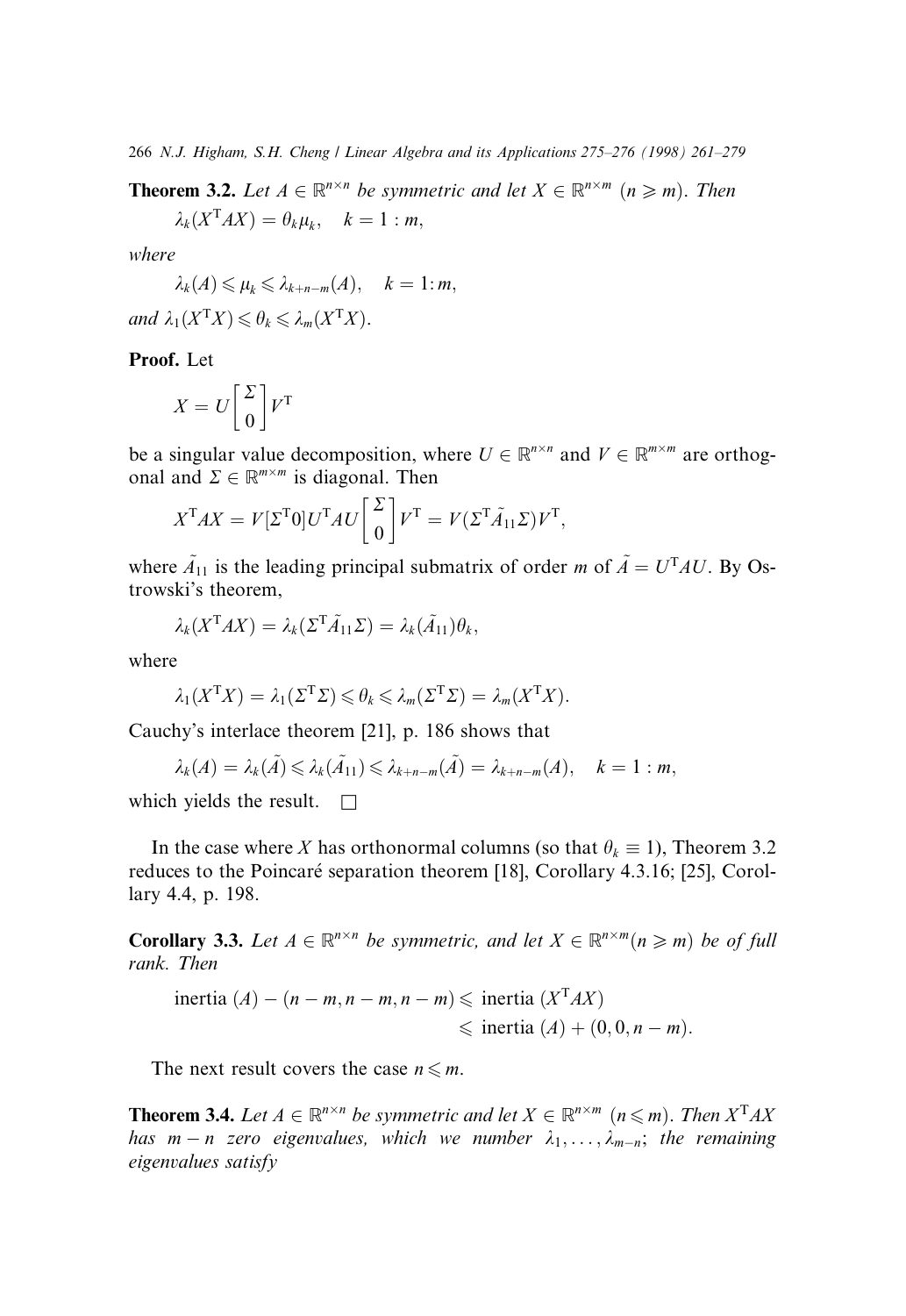$\lambda_{m-n+k}(X^{\mathsf{T}}AX) = \theta_k \lambda_k(A), \quad k = 1 : n,$ 

where  $\lambda_{m-n+1}(X^{\mathsf{T}}X) \leq \theta_k \leq \lambda_m(X^{\mathsf{T}}X)$ .

**Proof.** The proof is similar to that of Theorem 3.2.  $\Box$ 

**Corollary 3.5.** Let  $A \in \mathbb{R}^{n \times n}$  be symmetric, and let  $X \in \mathbb{R}^{n \times m}$   $(n \leq m)$  be of full rank. Then

inertia  $(X<sup>T</sup> AX)$  = inertia  $(A) + (0, 0, m - n)$ .

#### 4. Inertia properties of C

In this section we derive some inertia properties of the matrix

$$
C = \frac{n}{m} \begin{bmatrix} n & m \\ H & A \\ A^{T} & -D \end{bmatrix}.
$$
 (4.1)

Assume that  $H$  is nonsingular. We have

$$
\begin{bmatrix} I & 0 \ -A^{T}H^{-1} & I \end{bmatrix} \begin{bmatrix} H & A \ A^{T} & -D \end{bmatrix} = \begin{bmatrix} H & A \ 0 & -D - A^{T}H^{-1}A \end{bmatrix}
$$

$$
= \begin{bmatrix} H & 0 \ 0 & -D - A^{T}H^{-1}A \end{bmatrix} \begin{bmatrix} I & H^{-1}A \ 0 & I \end{bmatrix},
$$

which shows that

$$
C \sim \begin{bmatrix} H & 0 \\ 0 & -D - A^{T}H^{-1}A \end{bmatrix}.
$$
 (4.2)

This congruence is the basis of the following lemmas, the first of which is contained in [16], Theorem 3.

**Lemma 4.1.** If H is nonsingular,  $D = 0$ , and A has full rank, then inertia(C)  $\geq (m, m, 0)$  if  $m \leq n$  and inertia (C)  $= (n, n, m - n)$  if  $m \geq n$ .

**Proof.** Let inertia $(H) = (a, b, 0)$  and inertia $\left(-A^{T}H^{-1}A\right) = (p, q, r)$ . Then from (4.2) we have

inertia  $(C) = (a + p, b + q, r).$ 

First, suppose  $m \le n$ . By Corollary 3.3 we have  $p \ge b - (n - m)$ , so that  $a + p \ge a + b - (n - m) = m$ . Similarly,  $b + q \ge m$ . If  $m \ge n$ , then Corollary 3.5 shows that  $p = b$ ,  $q = a$ , and  $r = m - n$ , and the result follows.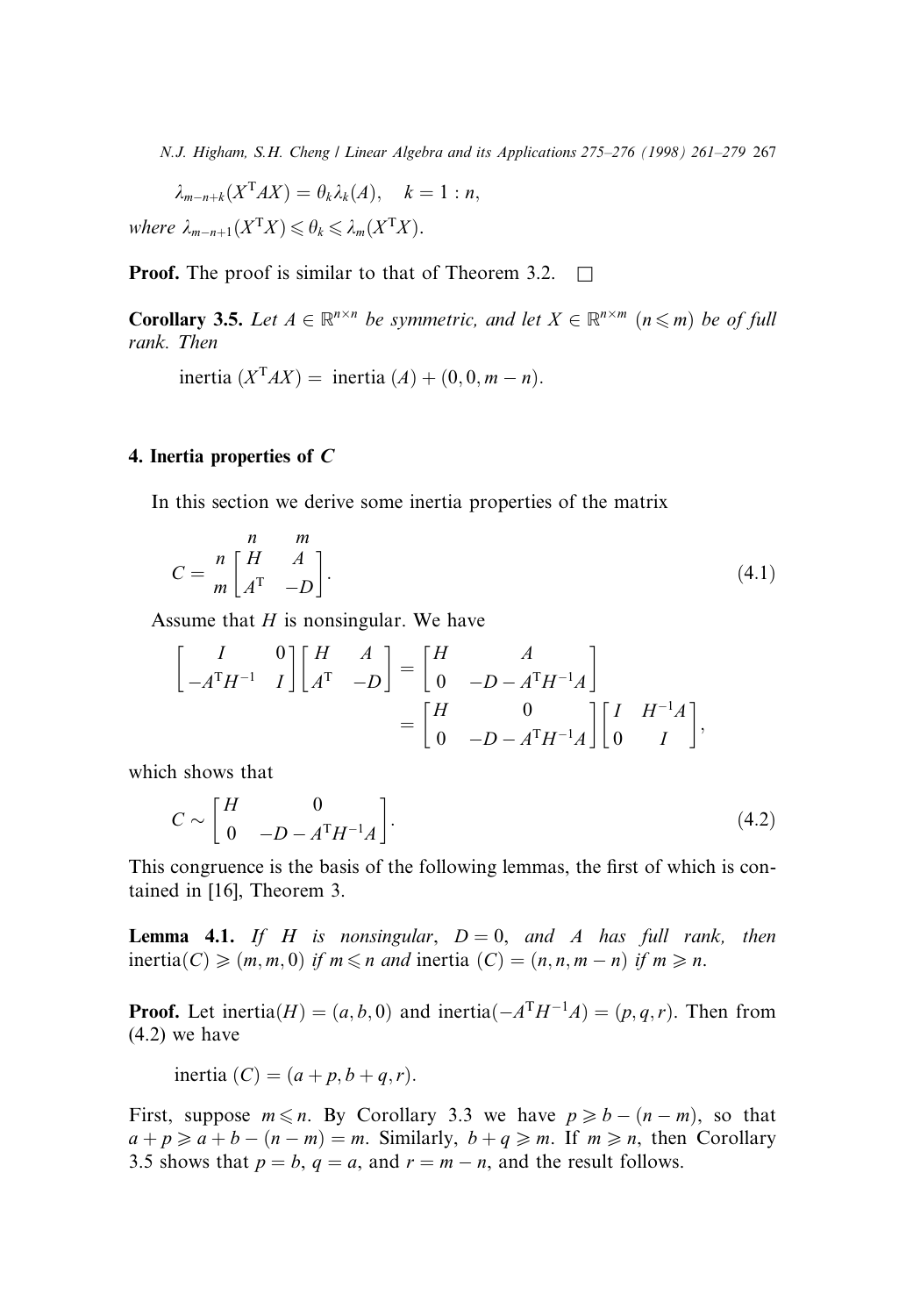**Lemma 4.2.** If H is positive definite and D is positive semidefinite, then inertia(C) =  $(n, m - p, p)$ , where  $0 \le p \le m$ . If A has full rank or D is positive definite then  $p = 0$ .

**Proof.** The result is a direct consequence of  $(4.2)$ .  $\Box$ 

The next lemma shows the somewhat surprising property that the inertia of C is independent of H when all the blocks are square,  $D = 0$  and A is nonsingular. This result is given by Haynsworth and Ostrowski [16], who attribute it to Carlson and Schneider [4].

**Lemma 4.3.** Let  $m = n$  and  $D = 0$ . Then C is nonsingular if and only if A is nonsingular, and in this case inertia(C) =  $(n, n, 0)$ .

Proof. The nonsingularity condition follows from

$$
\det(C) = (-1)^n \det\left(\begin{bmatrix} A & H \\ 0 & A^{\mathrm{T}} \end{bmatrix}\right) = (-1)^n (\det A)^2.
$$

The inertia is obtained as a special case of Theorem 2.1, since (2.2) is trivially satisfied.  $\Box$ 

There does not seem to be any useful characterization of the eigenvalues of C. The most general matrix for which the eigenvalues are known explicitly is the matrix

$$
B(\alpha, \beta) = \begin{bmatrix} \alpha I_n & A \\ A^{\mathrm{T}} & -\beta I_m \end{bmatrix}, \quad A \in \mathbb{R}^{n \times m}.
$$
 (4.3)

Saunders [22] shows that if A has rank p with nonzero singular values  $\sigma_i$ ,  $i = 1:p$ , then

$$
\lambda(B(\alpha,\beta)) = \begin{cases} \frac{1}{2}(\alpha-\beta) \pm \left(\sigma_i^2 + \frac{1}{4}(\alpha+\beta)^2\right)^{1/2}, & i=1:p, \\ \alpha & n-p \text{ times}, \\ -\beta & m-p \text{ times}. \end{cases}
$$
(4.4)

The conclusions of Lemmas 4.1–4.3 are readily verified for this matrix.

Finally, we give inequalities that bound the eigenvalues of  $C$  away from zero, which is of interest for investigating conditioning. This lemma is a restatement of the "separation theorem" of Von Kempen [26].

**Lemma 4.4.** If H is positive definite and D is positive semidefinite then the eigenvalues  $\lambda_i$  of C satisfy

$$
\lambda_1 \leqslant \cdots \leqslant \lambda_m \leqslant -\lambda_{\min}(D) < \lambda_{\min}(H) \leqslant \lambda_{m+1} \leqslant \cdots \leqslant \lambda_{m+n}.\tag{4.5}
$$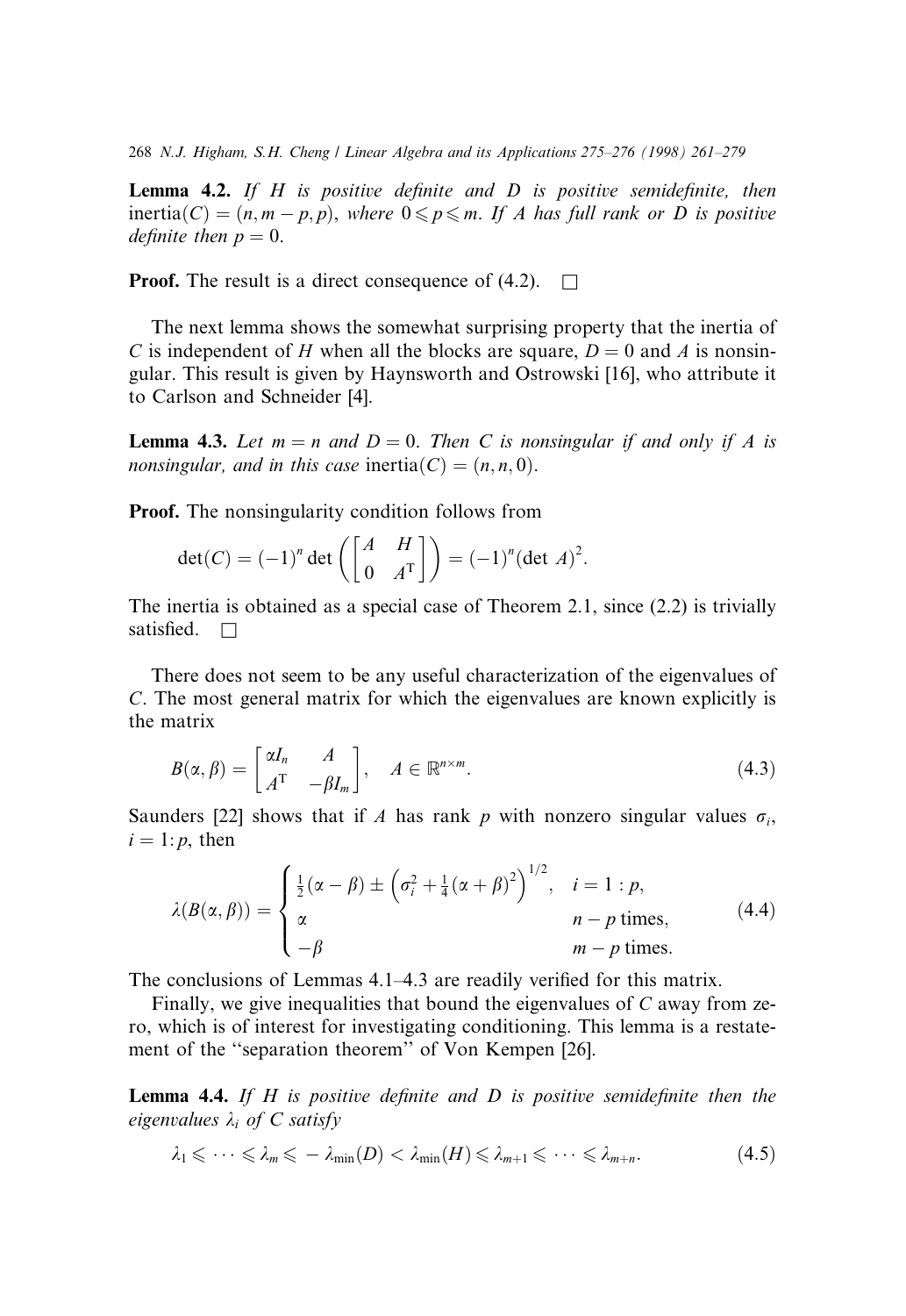**Proof.** Let  $\lambda$  be an eigenvalue of C and x a corresponding eigenvector and write  $Cx = \lambda x$  as

$$
\begin{bmatrix} H & A \\ A^{\mathrm{T}} & -D \end{bmatrix} \begin{bmatrix} y \\ z \end{bmatrix} = \lambda \begin{bmatrix} y \\ z \end{bmatrix}.
$$

Premultiplying the first equation of the pair by  $y<sup>T</sup>$  and the second by  $z<sup>T</sup>$ , and subtracting, yields

$$
y^{T}Hy - \lambda y^{T}y = -z^{T}Dz - \lambda z^{T}z,
$$

or

$$
y^{\mathrm{T}}(H - \lambda I)y + z^{\mathrm{T}}(D + \lambda I)z = 0.
$$
\n(4.6)

If  $-\lambda_{\min}(D) < \lambda < \lambda_{\min}(H)$  then  $H - \lambda I$  and  $D + \lambda I$  are positive definite and (4.6) yields a contradiction since  $y$  and  $z$  are not both zero. The inequalities  $(4.5)$  now follow from Lemma 4.2.  $\Box$ 

That the bounds on  $\lambda_m$  and  $\lambda_{m+1}$  in Lemma 4.4 are attainable is shown by (4.3) and (4.4). (For the interior eigenvalues, inequalities (4.5) can, of course, be improved by applying Cauchy's interlace theorem.)

A bound for the 2-norm condition number  $\kappa_2(C) = ||C||$ ,  $||C^{-1}||$ , is immediate.

**Corollary 4.5.** If  $H$  and  $D$  are positive definite, then

 $\kappa_2(C) \leqslant ||C||_2 \max\{||H^{-1}||_2, ||D^{-1}||_2\}.$ 

# 5. Modifying the inertia: A general perturbation

Let  $A \in \mathbb{R}^{n \times n}$  be symmetric. We denote by  $\mu^{(k)}(A)$  the distance from A to the symmetric matrices with at least k more nonnegative eigenvalues than  $A$  (assuming that A has at least  $k$  negative eigenvalues):

$$
\mu^{(k)}(A) = \min\{\|\Delta A\| : \Delta A = \Delta A^{T}, i_{+}(A + \Delta A) + i_{0}(A + \Delta A) \}
$$
  
\n
$$
\geq i_{+}(A) + i_{0}(A) + k\}.
$$
 (5.1)

The distance is characterized by the following theorem, which generalizes a result giving the distance to the nearest symmetric positive semidefinite matrix [17]. Recall that a norm  $\|\cdot\|$  is a unitarily invariant norm on  $\mathbb{R}^{n \times n}$  if  $\|UAV\| = \|A\|$  for all orthogonal U and V. We will need the characterization that any unitarily invariant norm is a symmetric gauge function on the singular values, that is,  $||A|| = \phi(\sigma_1, \ldots, \sigma_n)$ , where  $\phi$  is an absolute vector norm that is invariant under permutations of the entries of its argument [18], Theorem 7.4.24; [25], Theorem 3.6, p. 78.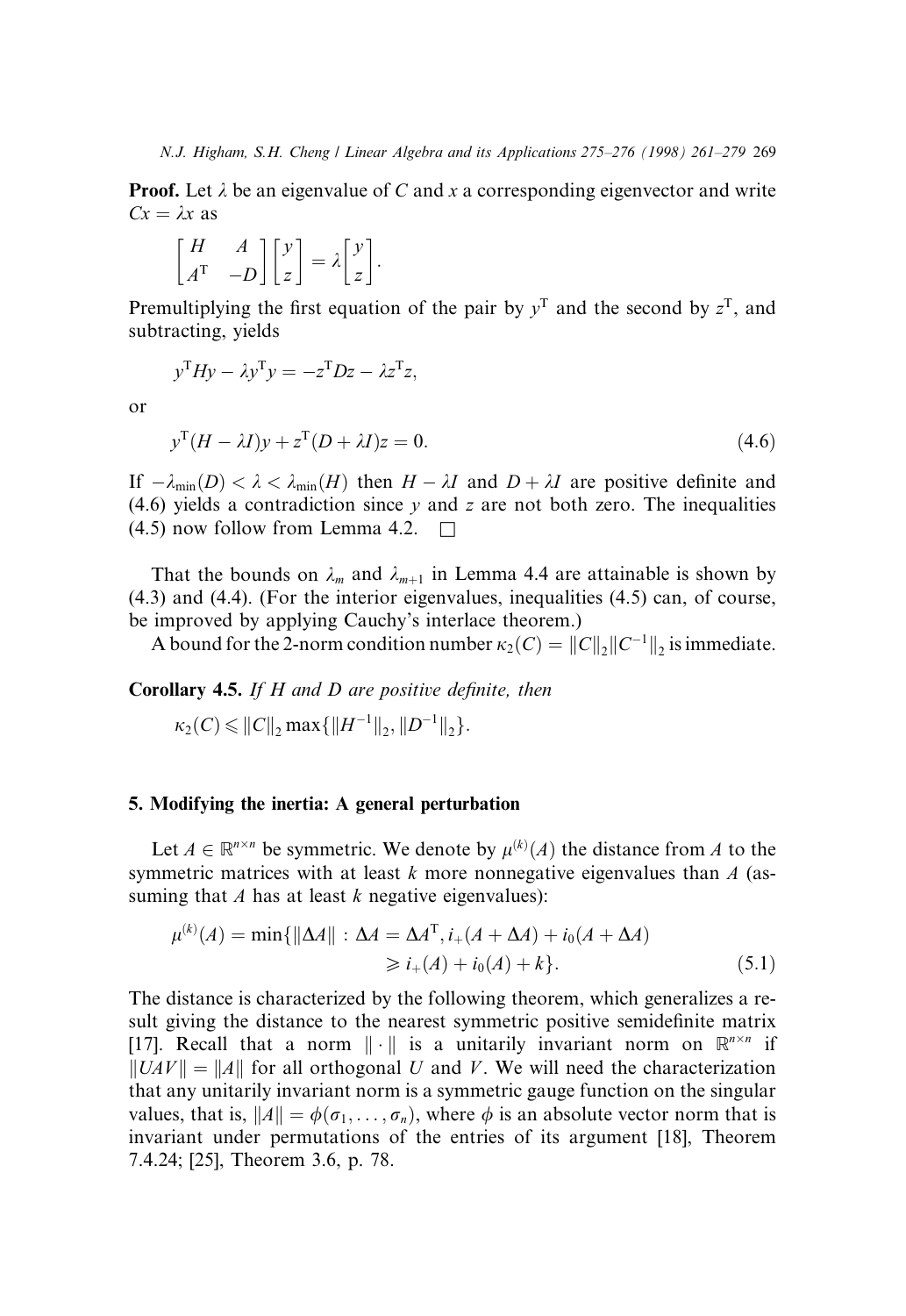**Theorem 5.1.** Let the symmetric matrix  $A \in \mathbb{R}^{n \times n}$  have the spectral decomposition  $A = OAO<sup>T</sup>$ , where O is orthogonal and  $A = diag(\lambda_i)$  with

$$
\lambda_1 \leqslant \cdots \leqslant \lambda_p < 0 \leqslant \lambda_{p+1} \leqslant \cdots \leqslant \lambda_n,
$$

and assume that  $p \ge k$ . Then for any unitarily invariant norm, an optimal perturbation in  $(5.1)$  is

$$
\Delta A = Q \operatorname{diag} (\tau_i) Q^{\mathrm{T}}, \quad \tau_i = \begin{cases} -\lambda_i, & i = p - k + 1 \colon p, \\ 0, & \text{otherwise,} \end{cases} \tag{5.2}
$$

and

$$
\mu^{(k)}(A)=\phi(\tau_1,\ldots,\tau_n).
$$

Proof. A generalization of the Wielandt-Hoffman theorem [18], Theorem 7.4.51; [25], p. 205 says that if A and  $A + \Delta A$  are symmetric then

$$
\|\Delta A\| \geq \|\operatorname{diag}\left(\lambda_i(A+\Delta A) - \lambda_i(A)\right)\|
$$

for any unitarily invariant norm. If  $\Delta A$  is a feasible perturbation in (5.1) then

$$
\|\Delta A\| \ge \|\text{diag}(0, \dots, 0, \lambda_{p-k+1}(A + \Delta A) - \lambda_{p-k+1}(A), \dots, \lambda_p(A + \Delta A) - \lambda_p(A), 0, \dots, 0)\|
$$
  

$$
\ge \|\text{diag}(0, \dots, 0, -\lambda_{p-k+1}(A), \dots, -\lambda_p(A), 0, \dots, 0)\|,
$$

where we have used  $\lambda_p(A + \Delta A) \geqslant \cdots \geqslant \lambda_{p-k+1}(A + \Delta A) \geqslant 0$  and the gauge function property of the norms. It is easy to see that equality is attained for the perturbation given in the statement of the theorem and that this perturbation is feasible.  $\Box$ 

# 6. Modifying the inertia: A structured perturbation

Returning to the partitioned matrix  $(4.1)$ , we are interested in finding a perturbation  $\Delta H$  such that

$$
C + \Delta C = \begin{bmatrix} H + \Delta H & A \\ A^{\mathrm{T}} & -D \end{bmatrix}
$$

has a given inertia. For the analysis in this section, C can be regarded as a general block  $2 \times 2$  symmetric matrix – we will not need A to have full rank or the diagonal blocks to possess any definiteness properties, and  $m$  and  $n$  are arbitrary.

For the KKT matrix, practical interest is in increasing the number of positive eigenvalues (in view of Theorem 2.1 and Lemma 4.1), so we define, analogously to (5.1),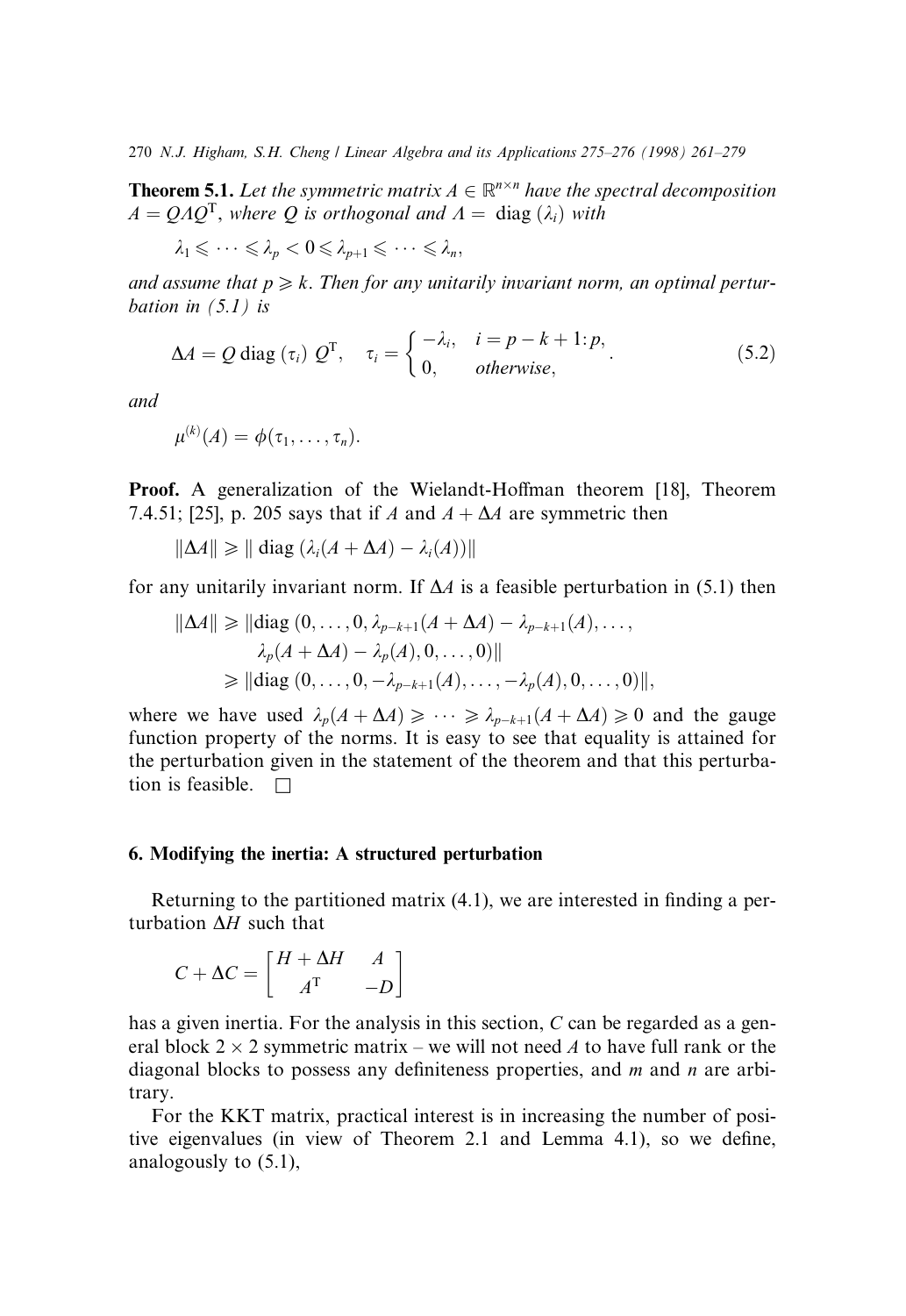$$
\psi^{(k)}(C) = \min\{\|\Delta H\|: \Delta H = \Delta H^{\mathrm{T}}, i_{+}(C + \Delta C) + i_{0}(C + \Delta C)
$$
  
\n
$$
\geq i_{+}(C) + i_{0}(C) + k\}.
$$
\n(6.1)

Clearly, an optimal  $\Delta H$  in (6.1) can be taken to be positive semidefinite and of rank k, hence of the form  $\Delta H = V V^{\mathsf{T}}$  with  $V \in \mathbb{R}^{n \times k}$   $(k \le n)$ . Our solution to this problem is based on the following lemma. The lemma is not new; essentially the same result can be found in [1], Lemma 2.1 and [2], Corollary 2.2, for example.

**Lemma 6.1.** Let  $A \in \mathbb{R}^{n \times n}$  be symmetric and nonsingular and let  $W \in \mathbb{R}^{n \times k}$ . Then  $i_{+}(A + WW^{T}) + i_{0}(A + WW^{T}) = i_{+}(A) + i_{0}(A) + k$  if and only if  $-I_{k} - W^{T}A^{-1}W$ is positive semidefinite.

Proof. We have the congruences

$$
B = \begin{bmatrix} n & k \\ k \end{bmatrix} \begin{bmatrix} M & W \\ W^{\mathrm{T}} & -I_k \end{bmatrix} \sim \begin{bmatrix} A & 0 \\ 0 & -I_k - W^{\mathrm{T}} A^{-1} W \end{bmatrix}
$$

and, for a suitable permutation  $\Pi$ ,

$$
\Pi^{\mathrm{T}} B \Pi = \begin{bmatrix} -I_k & W^{\mathrm{T}} \\ W & A \end{bmatrix} \sim \begin{bmatrix} -I_k & 0 \\ 0 & A + WW^{\mathrm{T}} \end{bmatrix}.
$$

It follows that

inertia (A) + inertia 
$$
(-I_k - W^T A^{-1} W)
$$
  
= inertia  $(-I_k)$  + inertia  $(A + WW^T)$ ,

that is,

inertia  $(A + WW^T)$  = inertia  $(A)$  + inertia  $(-I_k - W^T A^{-1} W)$  – inertia  $(-I_k)$ . The result is immediate.  $\Box$ 

We apply Lemma 6.1 with  $A$  the matrix  $C$  (assumed to be nonsingular) and

$$
W = \frac{n}{m} \left[ \frac{V}{0} \right].
$$

The lemma tells us that we need to minimize  $||W^T||$  subject to

$$
\begin{bmatrix} V^{\mathrm{T}} & 0^{\mathrm{T}} \end{bmatrix} C^{-1} \begin{bmatrix} V \\ 0 \end{bmatrix} \in \mathbb{R}^{k \times k} \tag{6.2}
$$

having all its eigenvalues less than or equal to  $-1$ . Writing  $G = C^{-1}(1: n, 1: n)$ , this constraint is

$$
\lambda_i(V^{\mathrm{T}} G V) \leqslant -1, \quad i = 1 \ k. \tag{6.3}
$$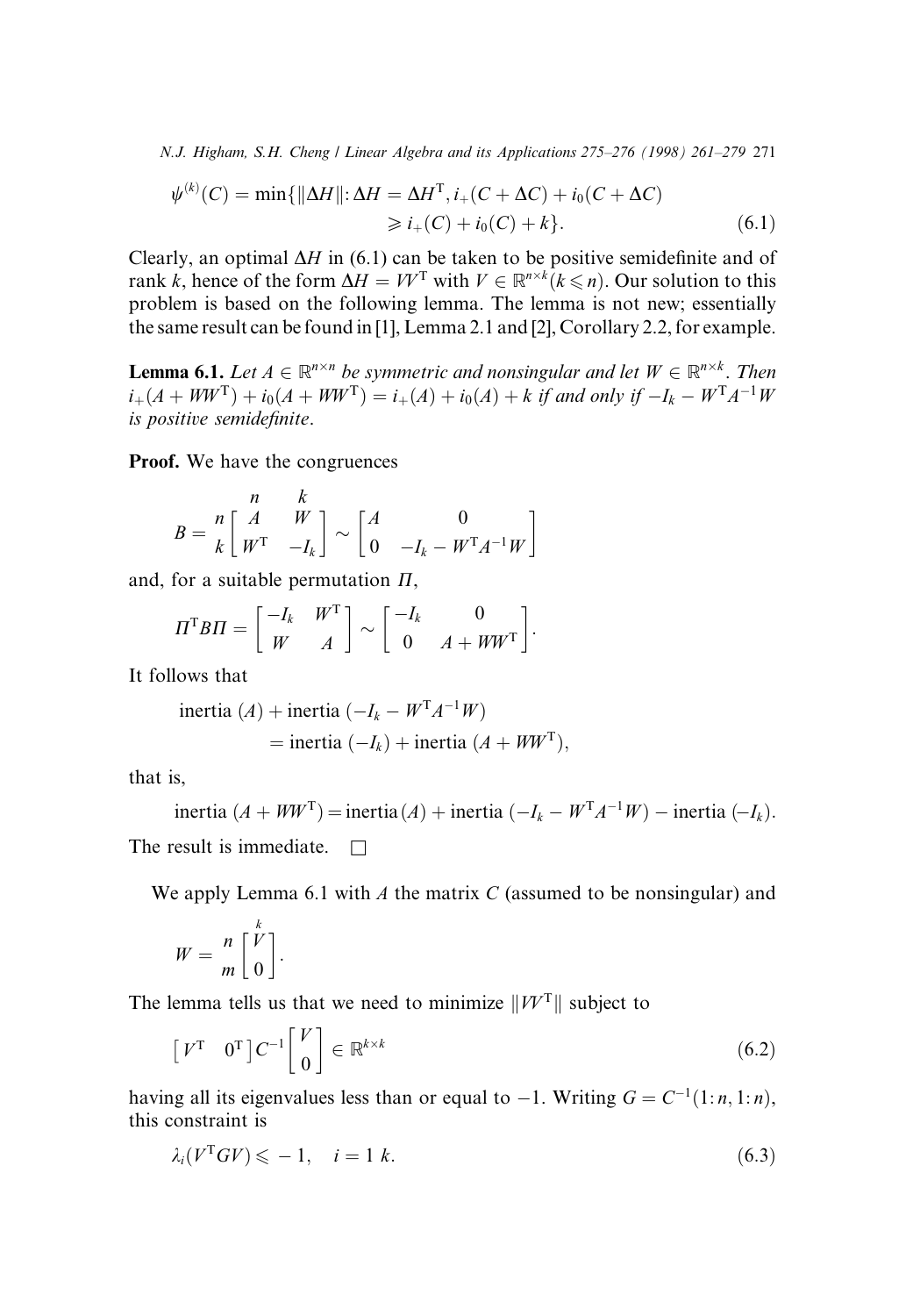By Corollary 3.3, a matrix V satisfying  $(6.3)$  exists only if G has at least k negative eigenvalues, which we assume to be the case. How to minimize  $||W^T||$  for any unitarily invariant norm subject to (6.3) is shown by Corollary A.2 in Appendix A.

We summarize our findings in a theorem.

**Theorem 6.2.** Let  $H \in \mathbb{R}^{n \times n}$  and  $D \in \mathbb{R}^{m \times m}$  be symmetric and  $A \in \mathbb{R}^{n \times m}$ , and let

$$
C = \begin{bmatrix} H & A \\ A^{\mathrm{T}} & -D \end{bmatrix}.
$$

Assume C is nonsingular, and let  $G = C^{-1}(1:n, 1:n)$ . There exists a feasible perturbation in the definition of  $\psi^{(k)}(C)$  if and only if G has at least k negative eigenvalues. Let  $G = Q$   $\rm{diag\,} (\gamma_i) Q^T$  be a spectral decomposition, where  $Q$  is orthogonal and  $\gamma_1 \leq \cdots \leq \gamma_n$ . Then, for any unitarily invariant norm, an optimal perturbation in  $(6.1)$  is

$$
\Delta H = -Q \operatorname{diag} (\gamma_1^{-1}, \dots, \gamma_k^{-1}, 0, \dots, 0) Q^{\mathrm{T}}
$$
 (6.4)

and, in terms of the underlying gauge function  $\phi$ ,

$$
\psi^{(k)}(C) = \phi(\gamma_1^{-1}, \dots, \gamma_k^{-1}, 0, \dots, 0). \tag{6.5}
$$

The perturbation (6.4) is full, in general, so may not be a suitable perturbation when  $H$  is large and sparse. It is natural, therefore, to consider diagonal perturbations. The next result shows that a perturbation consisting of a suitable multiple of the identity matrix is also optimal in the 2-norm. This result can be deduced from Theorem 6.2, but we give an independent proof for completeness.

Theorem 6.3. Under the same conditions as in Theorem 6.2, an optimal perturbation in  $(6.1)$  in the 2-norm is

$$
\Delta H = -\gamma_k^{-1} I. \tag{6.6}
$$

**Proof.** Consider perturbations to C of the form  $\Delta C = WW^T$  with

$$
W = \frac{n}{m} \begin{bmatrix} \alpha I \\ 0 \end{bmatrix} . \tag{6.7}
$$

It is straightforward to prove an analogue of Lemma 6.1 which says that if  $A \in \mathbb{R}^{n \times n}$  is symmetric and nonsingular,  $W \in \mathbb{R}^{n \times k}$ , and  $p \le k$  then  $i_{+}(A + WW^{T}) + i_{0}(A + WW^{T}) = i_{+}(A) + i_{0}(A) + p$  if and only if  $-I_{k} - W^{T}$  $A^{-1}W$  has exactly p nonnegative eigenvalues. Applying this result to Eq. (6.7), we find that  $\Delta H = WW^T$  is a feasible perturbation in Eq. (6.1) if and only if  $-I_n - \alpha^2 G$  has k nonnegative eigenvalues, where  $G = C^{-1}$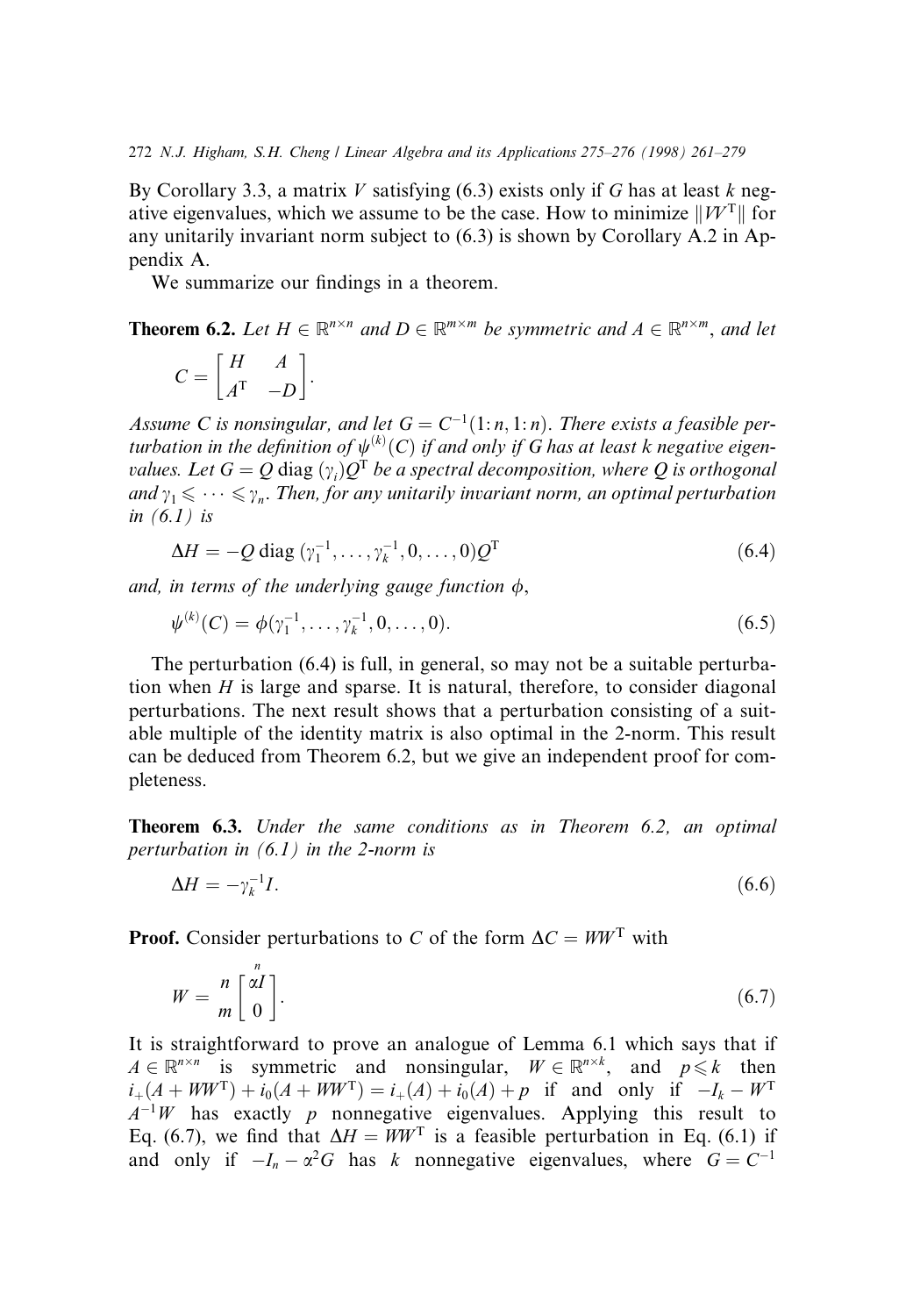$(1:n, 1:n)$ . We are assuming that G has a least k nonnegative eigenvalues, so the minimal value of  $\alpha^2$  is  $-1/\gamma_k$ . This gives  $\|\Delta C\|_2 = -1/\gamma_k$ , which, in view of (6.5), shows that (6.7) is an optimal perturbation in the 2-norm.  $\Box$ 

Note that whereas the perturbation (6.4) increases  $i_+ + i_0$  by exactly k, the perturbation (6.6) will increase it by more than k if  $\gamma_k = \gamma_{k+1} = \cdots = \gamma_{k+r}$  with  $r \geqslant 1$ .

#### 7. A projected Hessian approach

For the matrix C with  $m \leq n$ , there is an alternative way to find a perturbation to  $H$  of minimal norm such that the second order sufficiency condition  $(2.2)$  is satisfied. As noted earlier, the condition  $(2.2)$  is equivalent to the projected Hessain  $Z^{T}$ HZ being positive definite, where the columns of  $Z \in \mathbb{R}^{n \times (n-m)}$ form a basis for  $null(A)^{T}$ , which we will take to be orthonormal. Therefore we are interested in solving the problem

$$
\min\{\|\Delta H\| : Z^{T}(H + \Delta H)Z \text{ is positive semidefinite}\}.
$$
\n(7.1)

From Theorem 5.1 we know that an optimal *arbitrary* perturbation  $E$  that makes  $Z<sup>T</sup>HZ + E$  positive semidefinite is, for any unitarily invariant norm,

$$
E = U \operatorname{diag}(\max(-\mu_i, 0))U^{\mathrm{T}},\tag{7.2}
$$

where  $Z^{T} HZ = U \text{diag}(\mu_i) U^{T}$  with  $\mu_1 \leq \cdots \leq \mu_{n-m}$  is a spectral decomposition. Hence any feasible  $\Delta H$  in (7.1) satisfies

$$
||E|| \leq ||Z^{\mathrm{T}} \Delta H Z|| \leq ||Z^{\mathrm{T}}||_2 ||\Delta H|| \, ||Z||_2 \leq ||\Delta H||,
$$

using an inequality for unitarily invariant norms form [19], p.211. But the perturbation (7.2) is achieved in (7.1) by setting  $\Delta H = ZEZ^{T}$ , and  $\|\Delta H\| \leq \|Z\|_2 \|E\| \|Z^T\|_2 \leq \|E\|$ . We conclude that

$$
\Delta H = ZU \operatorname{diag}(\max(-\mu_i, 0)) U^{\mathrm{T}} Z^{\mathrm{T}} \tag{7.3}
$$

is a solution to (7.1) for any unitarily invariant norm. For the 2-norm, another solution is

$$
\Delta H = \max(-\mu_1, 0) Z Z^{\mathrm{T}}.
$$
\n(7.4)

For the special case of the KKT matrix, for which  $(2.2)$  is equivalent to inertia  $(K) = (n, m, 0)$  by Theorem 2.1, the perturbation (7.3), is necessarily, of the same norm as (6.4) for  $k = n - i_{+}(K)$  in Theorem 6.2, although this equivalence is not obvious from the formulae.

When D is positive definite, or D is positive semidefinite and A has full rank, Lemma 4.2 shows that we could achieve the desired inertia  $(n, m, 0)$  by choosing  $\Delta H$  to make  $H + \Delta H$  positive definite. Theorem 5.1 with  $k = p$  shows that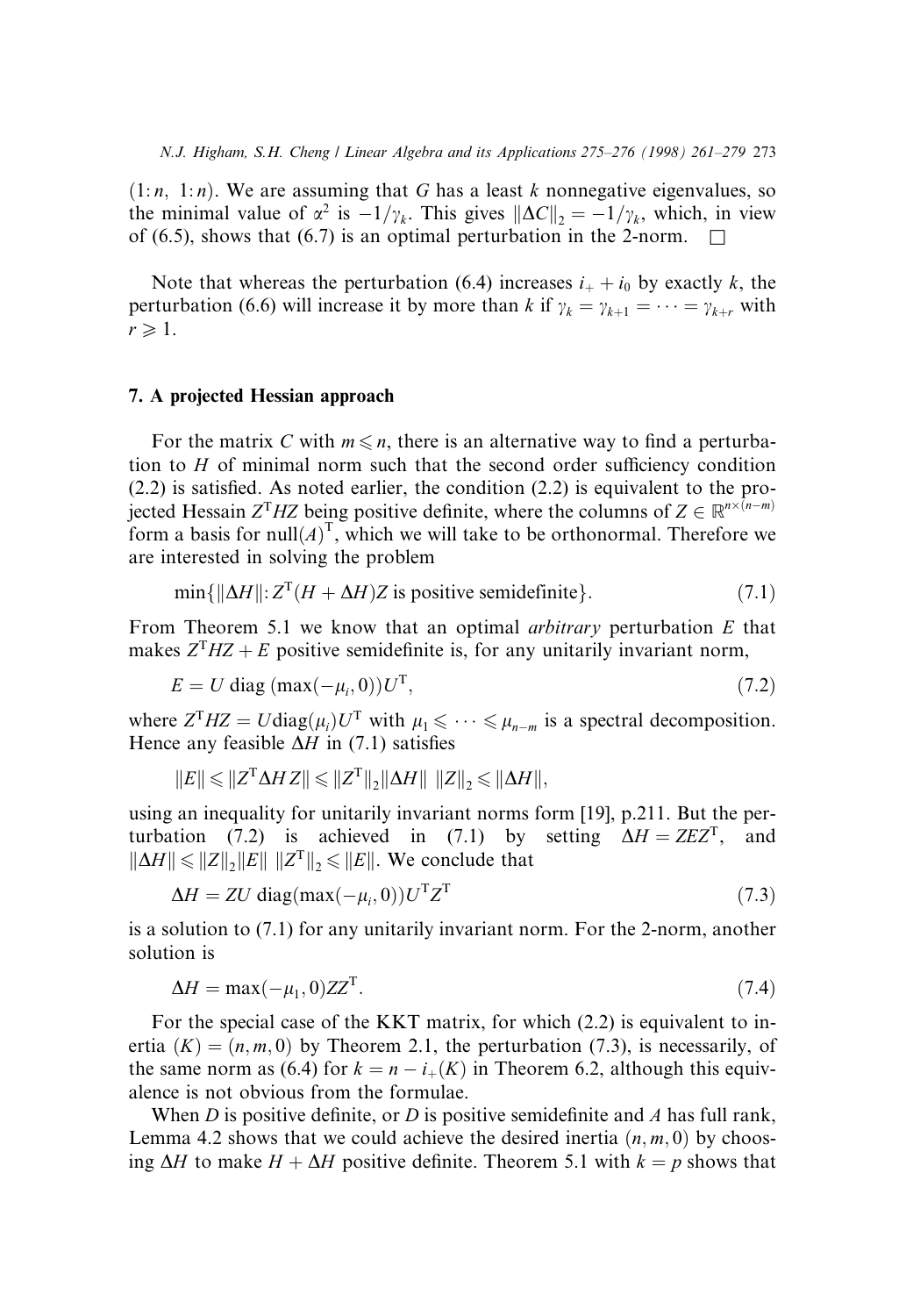the smallest value of  $\|\Delta H\|_2$  for which  $H + \Delta H$  is positive semidefinite is  $\max(-\lambda_{\min}(H), 0)$ . By definition, this perturbation is at least as large as the optimal ones (6.4) and (7.3), and from (7.3) we have  $||\Delta H||_2$ <br>  $\leq$  max( $-\lambda_{\min}(Z^T HZ)$ , 0), which can be arbitrarily smaller than  $\leq \max(-\lambda_{\min}(Z^T HZ), 0)$ , which can be arbitrarily smaller than  $\max(-\lambda_{\min}(H), 0)$ . We note, in particular, that the perturbations (6.4), (6.6), (7.3) and (7.4) all have 2-norms uniformly bounded by  $||H||_2$ , which is an important property for optimization applications [15].

We give a numerical example for illustration. Consider the KKT matrix

$$
K = \begin{bmatrix} -1 & 1 & 0 \\ 1 & -100 & 1 \\ \hline 0 & 1 & 0 \end{bmatrix},
$$
  
\n
$$
\lambda(K) = \{-1.0002 \times 10^{2}, -9.9000 \times 10^{-1}, 1.0099 \times 10^{-2}\},
$$

where the eigenvalues are given to five significant figures. Hence inertia  $(K) = (1, 2, 0)$ , and we want to change the inertia to  $(2,1,0)$ . Since

$$
K^{-1} = \left[\begin{array}{rrr} -1 & 0 & | & 1 \\ 0 & 0 & | & 1 \\ \hline 1 & 1 & | & 99 \end{array}\right],
$$

we find immediately from Theorem 6.2 with  $k = 1$  that

$$
\Delta H = \begin{bmatrix} 1 & 0 \\ 0 & 0 \end{bmatrix} \tag{7.5}
$$

is a matrix of smallest norm, for any unitarily invariant norm, that changes the inertia of K to  $(1,1,1)$ ; indeed,

$$
K + \Delta K = \begin{bmatrix} 0 & 1 & 0 \\ 1 & -100 & 1 \\ 0 & 1 & 0 \end{bmatrix},
$$
  

$$
\lambda(K + \Delta K) = \{-1.0002 \times 10^2, 0, 1.9996 \times 10^{-2}\}.
$$

For the projected Hessian approach we have  $Z = \begin{bmatrix} 1 & 0 \end{bmatrix}^T$ ,  $Z^T H Z = -1$ , and  $(7.3)$  again yields the perturbation  $(7.5)$ . To achieve the inertia  $(2,1,0)$  that is required for the condition (2.2) to hold, we can replace  $\Delta H$  by  $(1 + \epsilon)\Delta H$  for any  $\epsilon > 0$ .

In order to perturb  $H$  to make it positive definite, which also produces the desired inertia, we must make a perturbation of 2-norm at least  $-\lambda_{\min}(H) = 1.0001 \times 10^2$ , which is two orders of magnitude larger than the minimal-norm perturbation (7.5).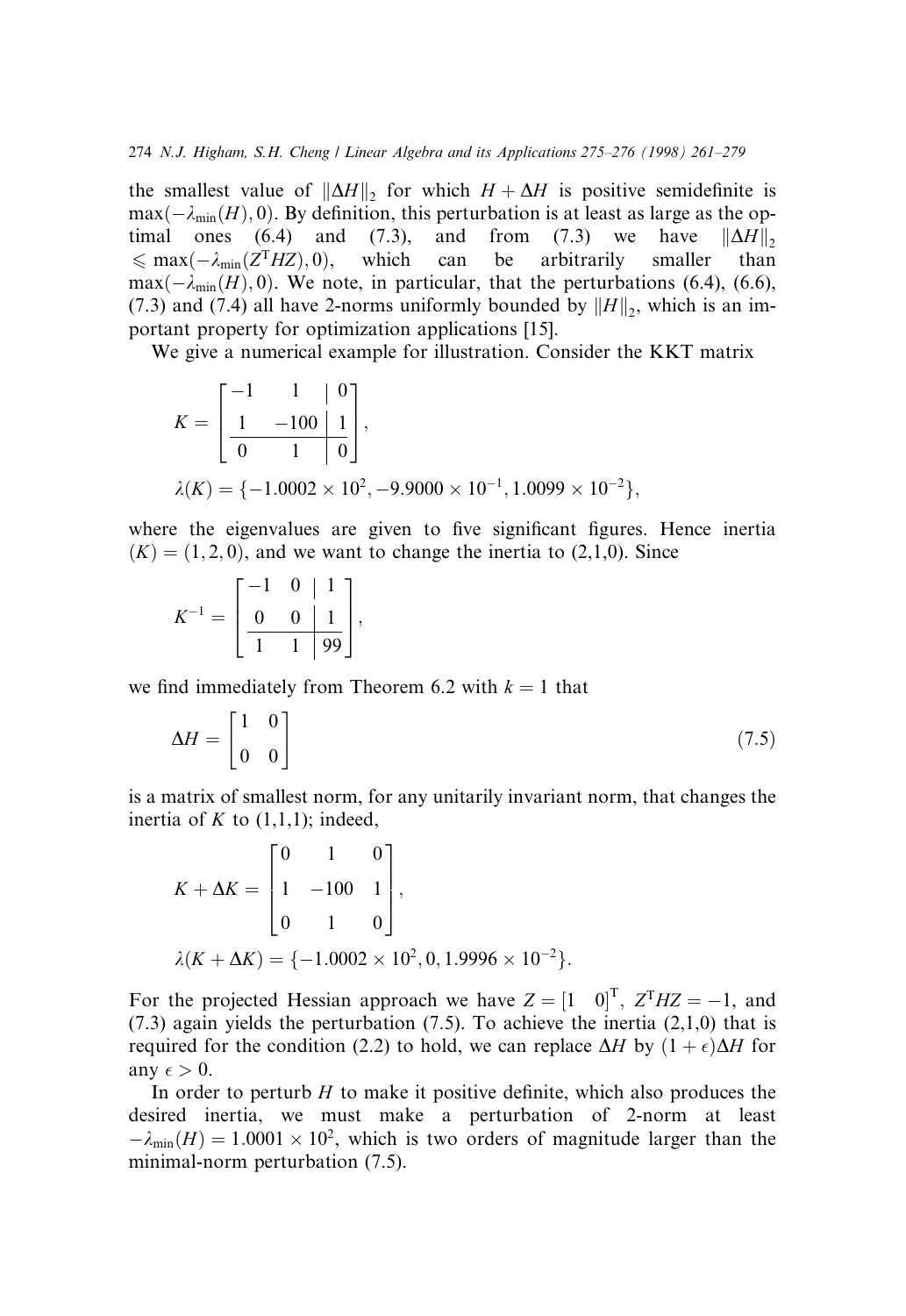# 8. Practical algorithm

We now turn to the optimization applications. We consider the situation where a linear system  $Cx = b$  must be solved, but C needs to be perturbed in its (1,1) block, if necessary, to ensure that it has the inertia  $(n, m, 0)$ .

We assume that an  $LBL^{T}$  factorization of C is computed,

$$
PCP^{T} = LBL^{T},
$$

where  $L$  is unit lower triangular and  $B$  is block diagonal blocks of dimension 1 or 2; P is a permutation matrix that can be chosen according to one of various pivoting strategies. Since C and B have the same inertia, it is trivial to evaluate the inertia of C. If  $i_{+}(C)$  is less than n, then Theorem 6.2 shows that to determine the optimal perturbation (6.4) we need to compute the  $k = n - i_{+}(C)$ most negative eigenvalues of  $G = C^{-1}(1:n, 1:n)$  and their corresponding eigenvectors; for the optimal 2-norm perturbation  $(6.6)$  it suffices to determine the kth most negative eigenvalue of G. To confirm that there are k negative eigenvalues of G, we apply Cauchy's interlace theorem, which yields

$$
\lambda_i(G)\leqslant \lambda_{i+m}(C^{-1}),\quad i=1:n.
$$

Hence if C has only  $i_+(C) < n$  positive eigenvalues then G has at least  $n-i_+(C)$ negative eigenvalues.

Since C may be large and sparse it is undesirable to form G explicitly. Therefore we suggest that the  $k$  most negative eigenvalues of  $G$  be computed using the Lanczos algorithm, which requires only the ability to form matrix-vector products with G. To form  $y = Gx$  we note that

$$
\begin{bmatrix} y \\ z \end{bmatrix} = C^{-1} \begin{bmatrix} x \\ 0 \end{bmatrix},
$$

where  $z \in \mathbb{R}^m$  is not of interest. Hence y is the first n components of the solution to the linear system

$$
C\begin{bmatrix}y\\z\end{bmatrix} = \begin{bmatrix}x\\0\end{bmatrix},
$$

which can be solved using the  $LBL^{T}$  factorization.

Note that the perturbation (6.4) makes  $C + \Delta C$  singular, since it moves k negative eigenvalues to the origin. Similarly, the perturbation (6.6) produces at least one zero eigenvalue. In practice a nonsingular  $C + \Delta C$  is required, and the natural approach is to modify the perturbations so that the eigenvalues are moved to a positive tolerance  $\delta$  instead of 0.

Having computed an optimal perturbation  $\Delta H$  we have to refactorize  $C + \Delta C$  in order to solve  $(C + \Delta C)x = b$ . It does not seem practical to apply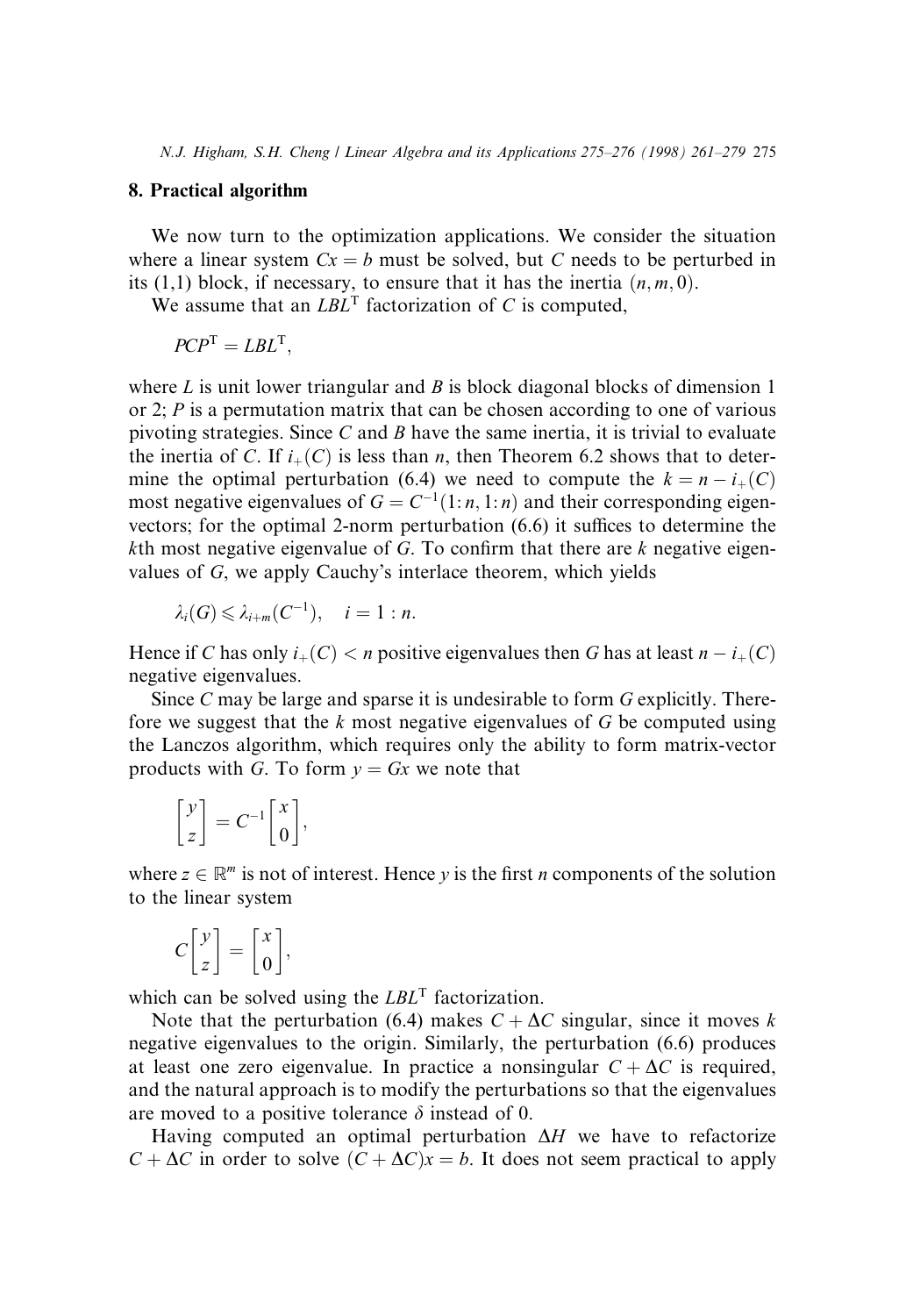updating techniques to the original factorization, since the update may not be of low rank.

In the case where  $D = 0$ , our algorithm provides, as a by-product, a direction of negative curvature, which is defined as a vector  $p$  for which [cf. (2.2)]  $A^T p = 0$  and  $p^T H p < 0$ . Such directions are needed in nonlinear programming to achieve convergence to points that satisfy second order necessary conditions for optimality. Writing the perturbation (6.4) as  $\Delta H = VV^{T}$ , we know that the matrix  $(6.2)$ , which we denote by S, is negative definite. Now

$$
S = \begin{bmatrix} V^{\mathrm{T}} & 0^{\mathrm{T}} \end{bmatrix} \begin{bmatrix} X \\ Y \end{bmatrix} = V^{\mathrm{T}} X, \quad \text{where} \quad \begin{bmatrix} H & A \\ A^{\mathrm{T}} & 0 \end{bmatrix} \begin{bmatrix} X \\ Y \end{bmatrix} = \begin{bmatrix} V \\ 0 \end{bmatrix}.
$$

Thus  $HX + AY = V$  and  $A^{T}X = 0$ , which implies  $X^{T}HX = S^{T} = S$ . The *i*th column  $x_j$  of X satisfies  $x_j^T H x_j = s_{jj} < 0$ , since S is negative definite, and  $A^T x_j = 0$ . Thus, every column of  $X$  is a direction of negative curvature.

An alternative approach is to work with the projected Hessian  $Z<sup>T</sup>HZ$  and to compute an optimal perturbation  $\Delta H$  from (7.3) or (7.4). Again, the Lanczos algorithm can be used, this time to compute the negative eigenvalues of  $Z<sup>T</sup> HZ$ . This technique is already in use by some researchers (Gould, private communication).

Numerical experiments with the algorithms described above will be reported elsewhere.

#### Acknowledgements

Nick Gould suggested the problem of modifying the inertia of the KKT matrix by perturbing its  $(1,1)$  block, and some of the techniques we have used were inspired by his paper [15]. Philip Gill suggested extending our results to the more general primal-dual matrix with a negative definite  $(2,2)$  block. The first author thanks Ludwig Elsner for an invitation to visit the Department of Mathematics, University of Bielefeld, where some of this work was carried out with the support of SFB 343 (Diskrete Strukturen in der Mathematik). We thank Martin Hanke and Michael Saunders for suggesting improvements to the previous version of this paper.

#### Appendix A

**Lemma A.1.** Let  $A \in \mathbb{R}^{n \times n}$  be symmetric with the spectral decomposition  $A = Q \text{diag}(\lambda_i)Q^T$ , where Q is orthogonal and

 $\lambda_1 \leqslant \cdots \leqslant \lambda_{p-1} \leqslant 0 < \lambda_p \leqslant \cdots \leqslant \lambda_n.$ 

Let  $X \in \mathbb{R}^{n \times k}$  with  $k \leqslant n$ , and assume that  $p \leqslant n - k + 1$ . All matrices X that minimize all the singular values of  $X$  subject to satisfying the inequalities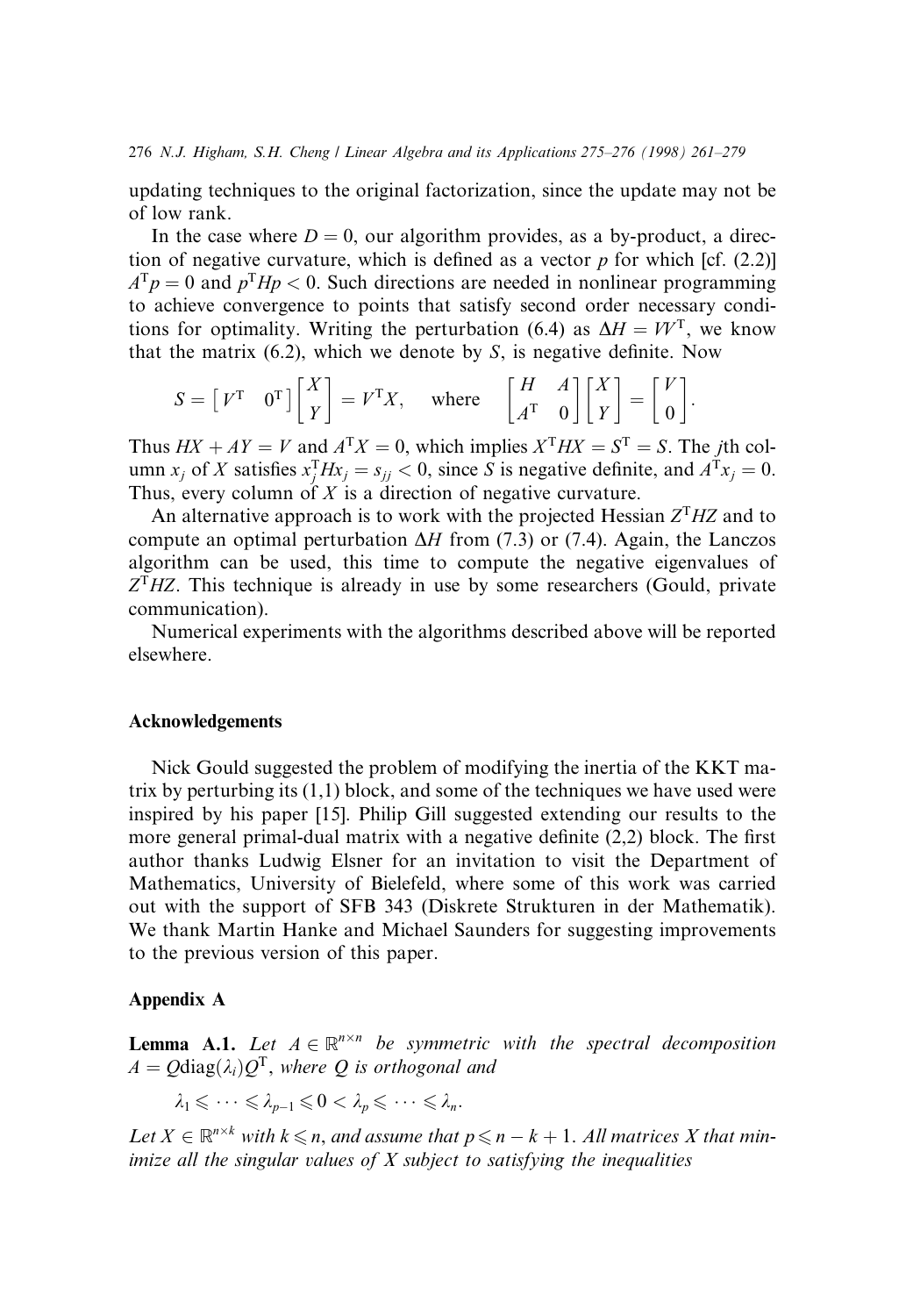$$
\lambda_i(X^{\mathrm{T}}AX) \geq 1, \quad i = 1:k,\tag{A.1}
$$

are given by

$$
X = Q(1:n, n-k+1:n) \text{diag} \left( \lambda_{n-k+1}, \dots, \lambda_n \right)^{-1/2} V, \tag{A.2}
$$

where  $V \in \mathbb{R}^{k \times k}$  is an arbitrary orthogonal matrix.

Proof. Let

$$
X = U\Sigma V^{T}
$$
,  $\Sigma = \begin{bmatrix} D \\ 0 \end{bmatrix}$ ,  $D = \text{diag}(\sigma_i) \in \mathbb{R}^{k \times k}$ 

be an SVD. Then

$$
X^{T}AX - I = V\Sigma^{T}U^{T}AU\Sigma V^{T} - I = V(DBD - I)V^{T},
$$

where  $B = (U<sup>T</sup> A U)(1:k, 1:k)$ . The constraint (A.1) is therefore equivalent to  $DBD - I$  being positive semidefinite, which implies that

$$
b_{ii} \geqslant \frac{1}{\sigma_i^2}, \quad i = 1 : k. \tag{A.3}
$$

We wish to maximize the reciprocals  $\sigma_i^{-2}$ . Now the diagonal of the symmetric matrix  $B$  is largest when it contains the eigenvalues of  $B$ , that is, when  $B$  is diagonal, and the maximum over all U occurs when  $B = diag(\lambda_{n-k+1}, \dots, \lambda_n)$ . When  $B$  is diagonal,  $(A.3)$  is *equivalent* to  $(A.1)$ . Hence for optimality we need to choose  $U = Q(1:n, n - k + 1:n)$  and then, to attain the bounds in (A.3),  $\sigma_i = \lambda_{n-k+i}^{-1/2}$  (note that the  $\sigma_i$  are arranged in decreasing order). The matrix V is arbitrary.  $\Box$ 

**Corollary A.2.** Under the conditions of Lemma A.1 the matrix  $(A.2)$  minimizes  $\|XX^T\|$  subject to (A.1) for any unitarily invariant norm.

**Proof.** The singular values of  $XX<sup>T</sup>$  are the squares of the singular values of X, which are minimized by the matrix  $(A.2)$ . The result follows from the gauge function property of unitarily invariant norms.

# **References**

- [1] P. Arbenz, W. Gander, G.H. Golub, Restricted rank modification of the symmetric eigenvalue problem: Theoretical considerations, Linear Algebra Appl. 104 (1988) 75-95.
- [2] P. Arbenz, G.H. Golub, On the spectral decomposition of Hermitian matrices modified by low rank perturbations with applications, SIAM J. Matrix Anal. Appl. 9 (1) (1988) 40-58.
- [3] A. Bjorck, Numerical Methods for Least Squares Problems, SIAM, Philadelphia, 1996, xvii + 408 pp., ISBN 0-89871-360-9.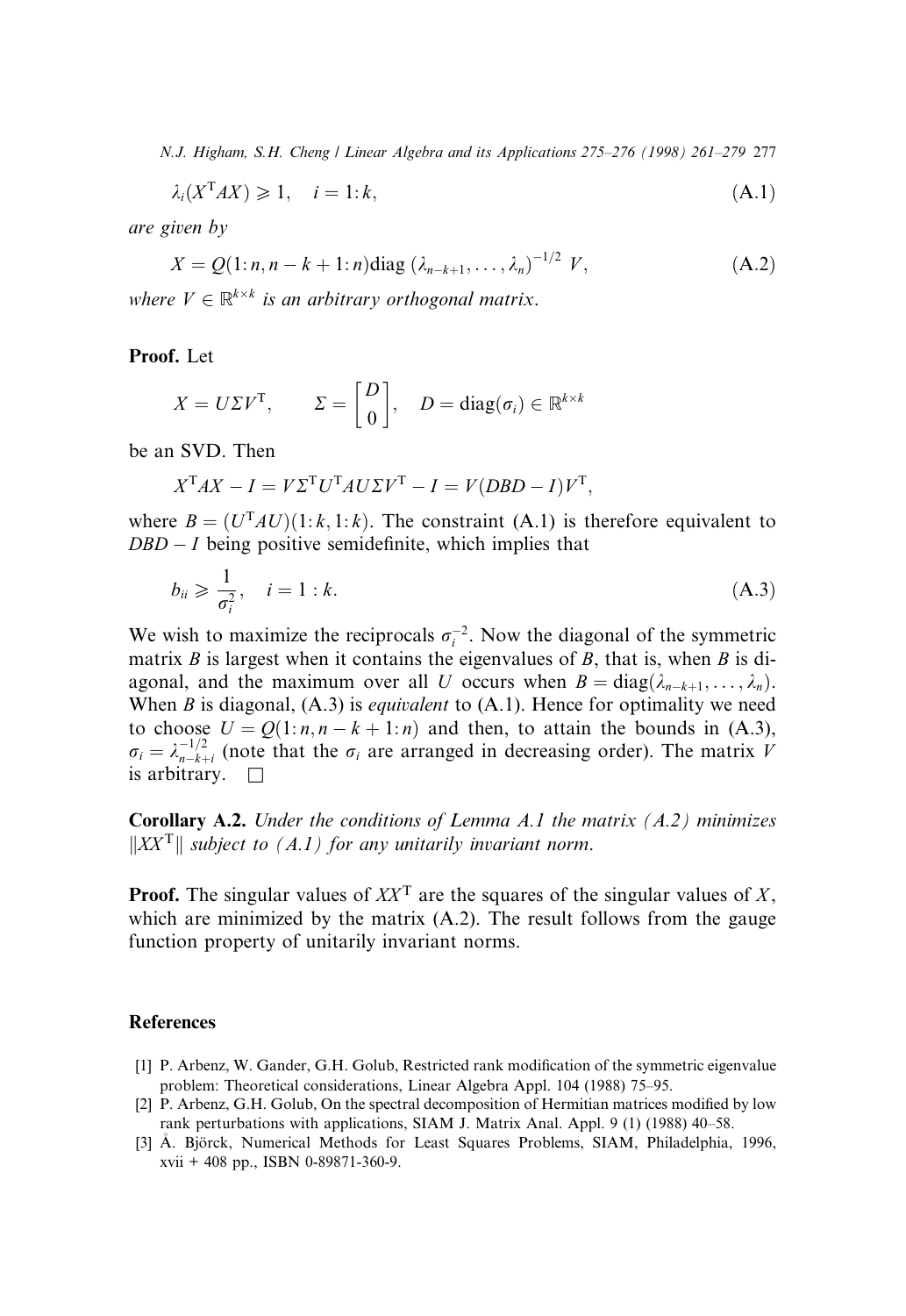- $278$  N.J. Higham, S.H. Cheng / Linear Algebra and its Applications  $275-276$  (1998) 261-279
- [4] D. Carlson, H. Schneider, Inertia theorems for matrices: The semidefinite case, J. Math. Anal. Appl. 6 (3) (1963) 430-446.
- [5] S.H. Cheng, N.J. Higham, A modified Cholesky algorithm based on a symmetric indefinite factorization, Numerical Analysis Report 289, Manchester Centre for Computational Mathematics, Manchester, England, 1996, pp. 18; SIAM J. Matrix Anal. Appl. (to appear).
- [6] A.R. Conn, N.I.M. Gould, P.L. Toint, LANCELOT: A Fortran Package for Large-Scale Nonlinear Optimization (Release A), Springer, Berlin, 1992, pp. xviii+330, ISBN 0-387-55470-X.
- [7] B. Fischer, A. Ramage, D.J. Silvester, A.J. Wathen, Minimum Residual Methods for Augmented Systems, Mathematics Research Report 15, Department of Mathematics, University of Strathclyde, Glasgow, Scotland, 1995, pp. 17.
- [8] A. Forsgren, P.E. Gill, Primal-Dual Interior Methods for Nonconvex Nonlinear Programming, Technical Report NA 96-3, Department of Mathematics, University of California, San Diego, 1996, pp. 24, to appear in SIAM J. Optimization
- [9] A. Forsgren, P.E. Gill, J.R. Shinnerl, Stability of symmetric ill-conditioned systems arising in interior methods for constrained optimization, SIAM J. Matrix Anal. Appl. 17 (1) (1996) 187– 211.
- [10] A. Forsgren, W. Murray, Newton methods for large-scale linear equality-constrained minimization, SIAM J. Matrix Anal. Appl. 14 (2) (1993) 560–587.
- [11] P.E. Gill, W. Murray, M.H. Wright, Practical Optimization Academic Press, London, 1981, pp. xvi+401, ISBN 0-12-283952-8.
- [12] P.E. Gill, M.A. Saunders, J.R. Shinnerl, On the stability of Cholesky factorization for symmetric quasidefinite systems, SIAM J. Matrix Anal. Appl. 17 (1) (1996) 35–46.
- [13] N.I.M. Gould, On practical conditions for the existence and uniqueness of solutions to the general equality quadratic programming problem, Math. Programming 32 (1985) 90–99.
- [14] N.I.M. Gould, On the accurate determination of search directions for simple differentiable penalty functions, IMA J. Numer. Anal. 6 (1986) 357-372.
- [15] N.I.M. Gould, Constructing appropriate models for large-scale, linearly constrained, nonconvex, nonlinear optimization algorithms, Report RAL-95-037, Atlas Centre, Rutherford Appleton Laboratory, Didcot, Oxon, UK, 1995, pp. 38.
- [16] E.V. Haynsworth, A.M. Ostrowski, On the inertia of some classes of partitioned matrices, Linear Algebra Appl. 1 (1968) 299-316.
- [17] N.J. Higham, Computing a nearest symmetric positive semidefinite matrix, Linear Algebra Appl. 103 (1988) 103-118.
- [18] R.A. Horn, C.R. Johnson, Matrix Analysis, Cambridge University Press, Cambridge, 1985, pp. xiii+561, ISBN 0-521-30586-1.
- [19] R.A. Horn, C.R. Johnson, Topics in Matrix Analysis, Cambridge University Press, Cambridge, 1991, pp. viii+607, ISBN 0-521-30587-X.
- [20] A.M. Ostrowski, A quantitative formulation of Sylvester's law of inertia, Proc. Nat. Acad. Sci. 45 (1959) 740±744.
- [21] B.N. Parlett, The Symmetric Eigenvalue Problem, Prentice-Hall, Englewood Cliffs, 1980, pp. xix+348, ISBN 0-13-880047-2.
- [22] M.A. Saunders, Solution of sparse rectangular systems using LSQR and CRAIG, BIT 35 (1995) 588-604.
- [23] R.B. Schnabel, E. Eskow, A new modified Cholesky factorization, SIAM J. Sci. Statist. Comput. 11 (6) (1990) 1136-1158.
- [24] D.J. Silvester, A.J. Wathen, Fast and robust solvers for time-discretised incompressible Navier-Stokes equations, in: D.F. Griffiths, G.A. Watson (Eds.), Numerical Analysis 1995, Proceedings of the 16th Dundee Conference Pitman Res. Notes Math. Ser. 344, Addison Wesley Longman, Essex, UK, 1996, pp. 154–168.
- [25] G.W. Stewart, J.-G. Sun, Matrix Perturbation Theory, Academic Press, London, 1990, pp. x+365, ISBN 0-12-670230-6.